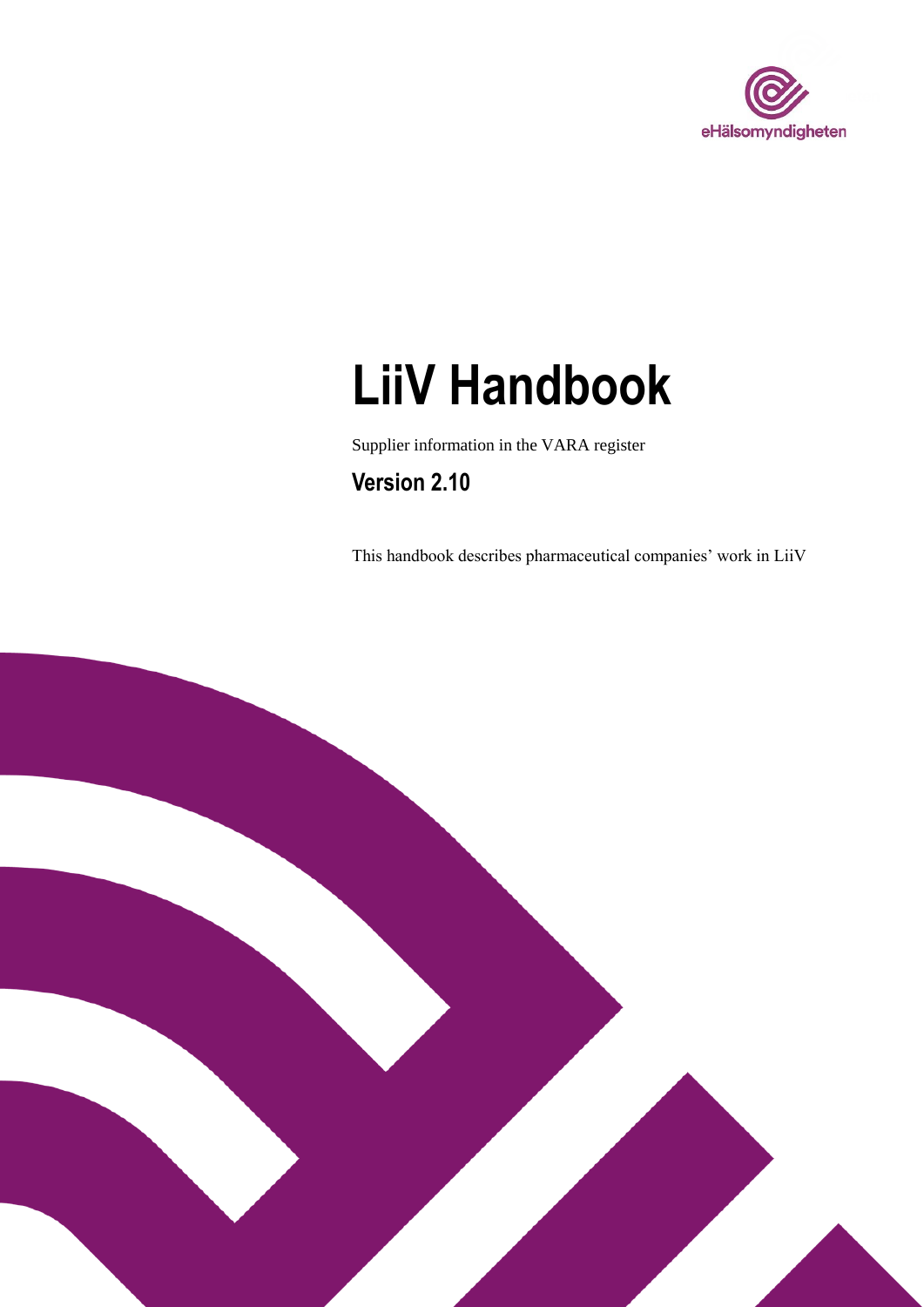

# **Contents**

| 1. |       |  |
|----|-------|--|
|    | 1.1   |  |
| 2. |       |  |
|    | 2.1   |  |
|    | 2.2   |  |
|    | 2.3   |  |
|    | 2.3.1 |  |
|    | 2.3.2 |  |
|    | 2.3.3 |  |
|    | 2.3.4 |  |
| 3. |       |  |
| 4. |       |  |
|    | 4.1   |  |
|    | 4.2   |  |
|    | 4.3   |  |
|    | 4.4   |  |
| 5. |       |  |
|    | 5.1   |  |
|    | 5.2   |  |
|    | 5.3   |  |
|    | 5.4   |  |
| 6. |       |  |
|    | 6.1   |  |
|    | 6.2   |  |
|    | 6.3   |  |
|    | 6.4   |  |
| 7. |       |  |
|    | 7.1   |  |
|    | 7.1.1 |  |
|    | 7.1.2 |  |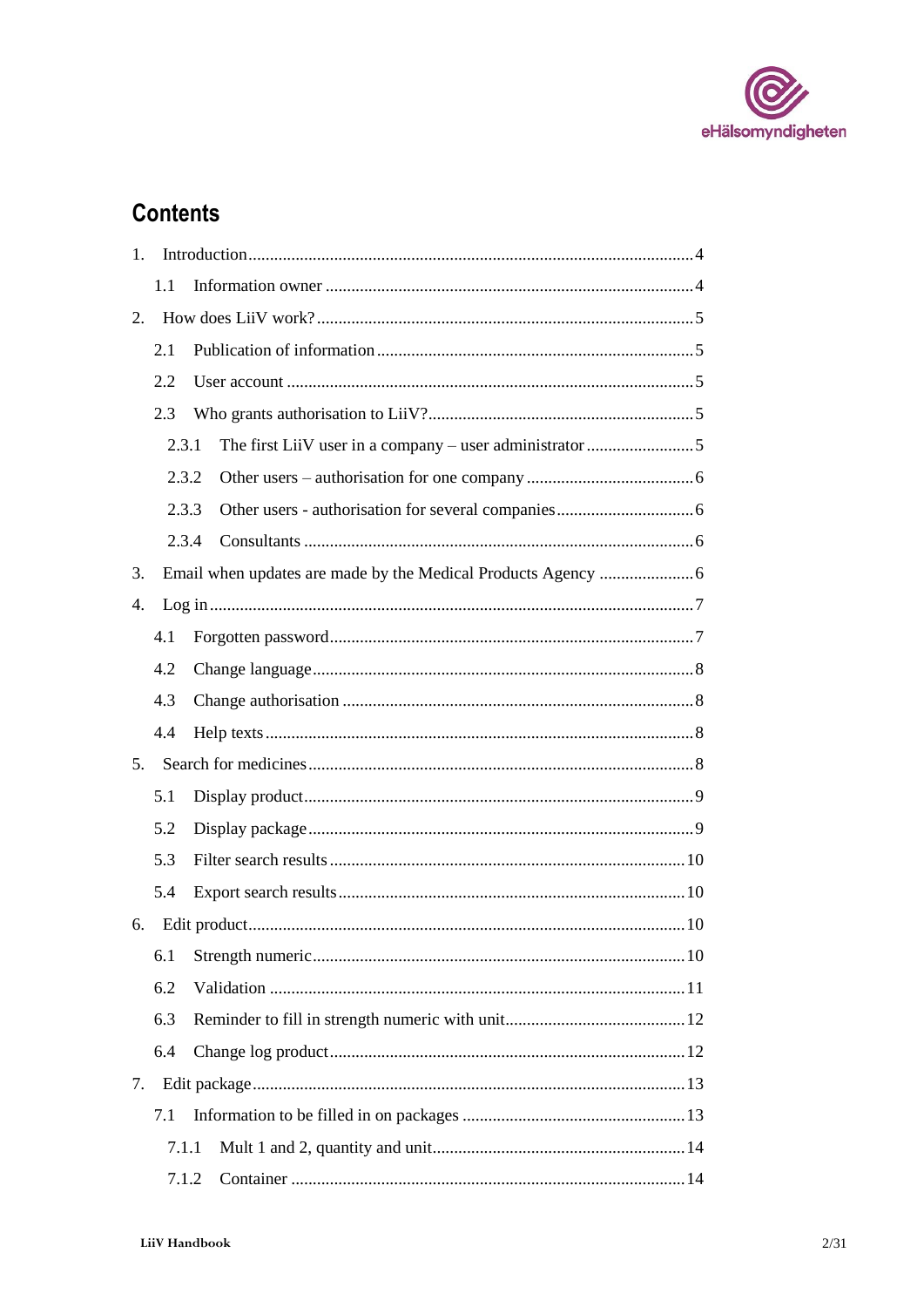

| 7.1.3                                                                         |
|-------------------------------------------------------------------------------|
| 7.1.4                                                                         |
| 7.1.5                                                                         |
| 7.1.6                                                                         |
| 7.1.7                                                                         |
| 7.1.8                                                                         |
| 7.1.9                                                                         |
|                                                                               |
| 7.2                                                                           |
| 7.3                                                                           |
| 8.                                                                            |
| 9.                                                                            |
|                                                                               |
|                                                                               |
|                                                                               |
|                                                                               |
|                                                                               |
|                                                                               |
|                                                                               |
|                                                                               |
|                                                                               |
|                                                                               |
|                                                                               |
|                                                                               |
| Appendix 2 – Examples of emails when updates are made by the Medical Products |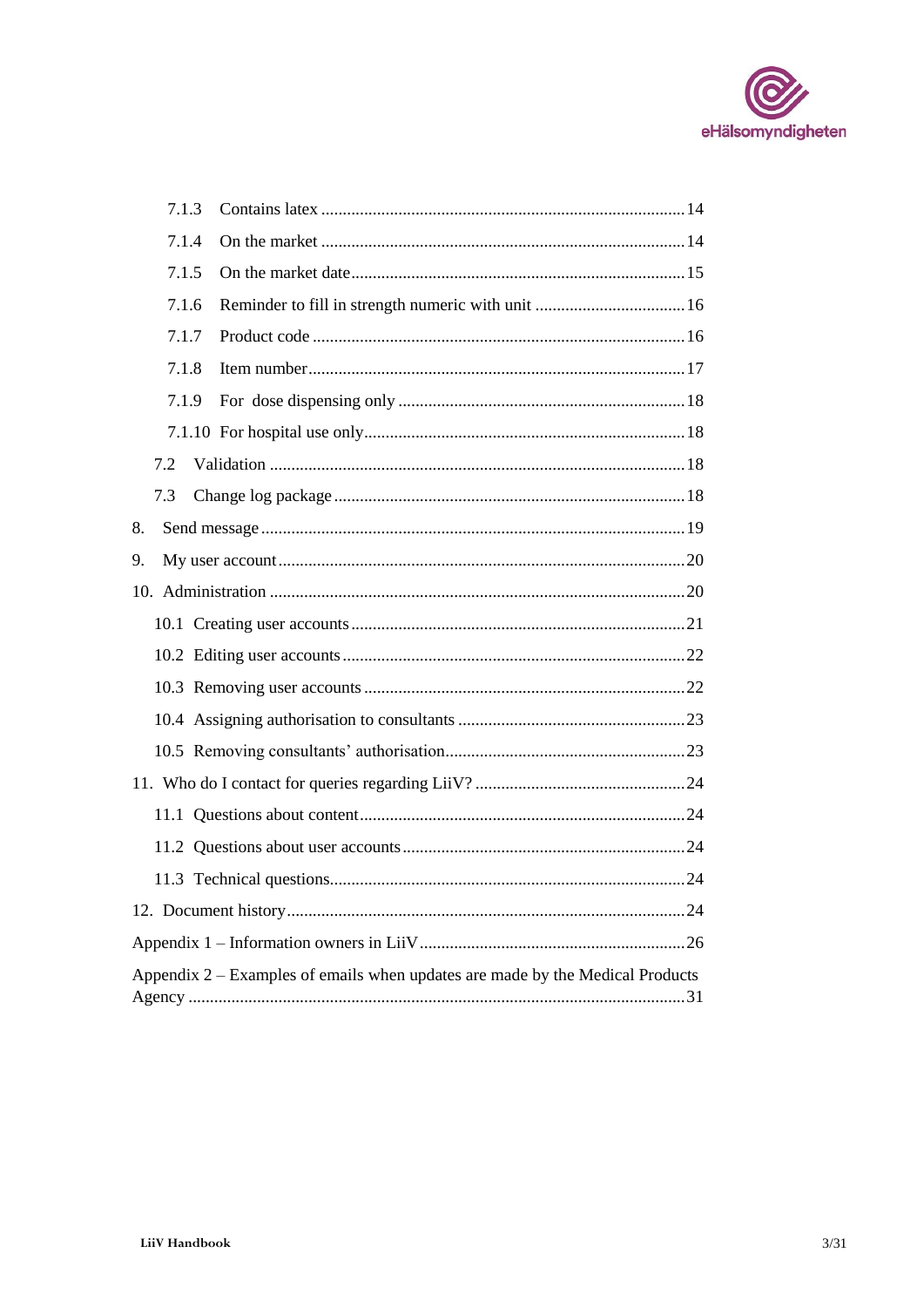

## <span id="page-3-0"></span>**1. Introduction**

The Swedish eHealth Agency was commissioned by the Swedish Government with taking over the responsibility for the compilation and administration of pharmaceutical suppliers' medicinal product information from the Swedish Medical Products Agency. LiiV (Supplier information in the VARA register) has therefore replaced NPL (National Repository for Medicinal Products) since November 2016. LiiV is a system for gathering medicinal product information from various sources (see Section 1.1)

Basic information about medicinal products (authorised medicinal products, medicinal products with special permissions and extemporaneous preparations) in LiiV comes from the Medical Products Agency. Pharmaceutical companies then supplement this with their information. The information entered into LiiV is transferred over to VARA and then out to healthcare providers and pharmacies. Both automatic and manual validation of the information in LiiV and VARA are conducted, so that the Swedish eHealth Agency can provide quality assured and coordinated product information concerning medicinal products for human use and medicinal products for veterinary use that are required when prescribing and dispensing, for example. For more details about how the information entered in LiiV is transported through the different systems see [www.ehalsomyndigheten.se/lakemedelsflodet-oversikt.](http://www.ehalsomyndigheten.se/lakemedelsflodet-oversikt)

Please note that verification steps that were formerly in NPL have been removed. The information is now transferred from LiiV to VARA and Fass directly. However, the information about a product is not sent out to pharmacies and healthcare providers prior to the company setting the first package to Marketed = Yes in LiiV.

Companies cannot access their medicinal products with special permissions in LiiV. These products are handled by the Swedish eHealth Agency since the packages are a kind of virtual packages that are used regardless of which package size the physician prescribes. This handbook describes how pharmaceutical companies are to use LiiV.

#### <span id="page-3-1"></span>**1.1 Information owner**

The various organisations that enter information into LiiV are described below. Every organisation that enters, updates and maintains information in LiiV is responsible for its own information.

- Pharmaceutical companies
- The Medical Products Agency
- The Dental and Pharmaceutical Benefits Agency (TLV)
- The Swedish eHealth Agency

Please refer to Appendix 1 with information about who owns which field in LiiV.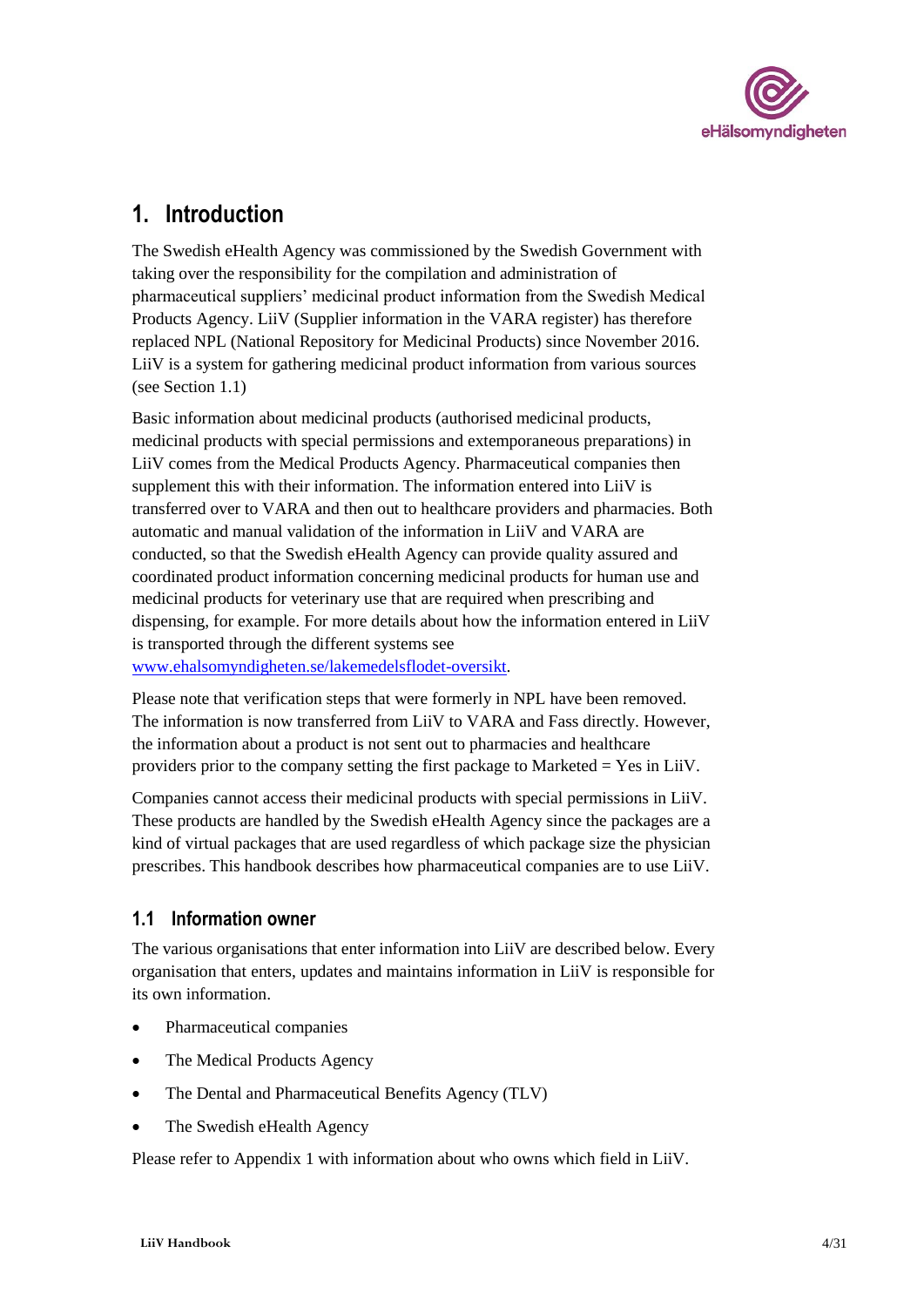

## <span id="page-4-0"></span>**2. How does LiiV work?**

#### <span id="page-4-1"></span>**2.1 Publication of information**

Changes made by pharmaceutical companies in LiiV are immediately transferred to VARA. The information undergoes quality assurance in VARA. If the information complies with the regulations in VARA, the VARA administrators publish the information and it is included in the VARA file that is created and sent out after midnight. If something needs to be corrected, an email is sent to the company, which is then able to change the information in LiiV. **All changes must be entered into LiiV by 15:00 (Swedish time) so that the information can be published at midnight.** This applies on working days. No publication of information from VARA take place on weekends and public holidays; this takes place on the following working day.

#### <span id="page-4-2"></span>**2.2 User account**

A personal user account is required in order to log into LiiV.

LiiV has several different types of user accounts:

- Read-only (only able to read the company's information)
- Write access (able to edit the company's information)
- User administrator (able to edit the company's information, set up user accounts for colleagues and issue authorisation to consultants)
- Consultant administrator (able to set up user accounts for colleagues at the consultancy)
- Consultant (becomes searchable by other companies so that they can grant authorisation to this person)

A user account is set up for every person who is to have access to LiiV. Authorisations for one or more companies can be linked to the user account. Normally, the user is only authorised for one company, but consultants, for example, are often authorised for more than one. The authorisations are linked to the company's VAT number.

#### <span id="page-4-3"></span>**2.3 Who grants authorisation to LiiV?**

#### <span id="page-4-4"></span>**2.3.1 The first LiiV user in a company – user administrator**

Every company that is to have access to LiiV must appoint **one** user administrator. This person fills in an application form (can be obtained from [www.ehalsomyndigheten.se/liiv\)](http://www.ehalsomyndigheten.se/liiv) and sends it to the Swedish eHealth Agency via [servicedesk@ehalsomyndigheten.se.](mailto:servicedesk@ehalsomyndigheten.se)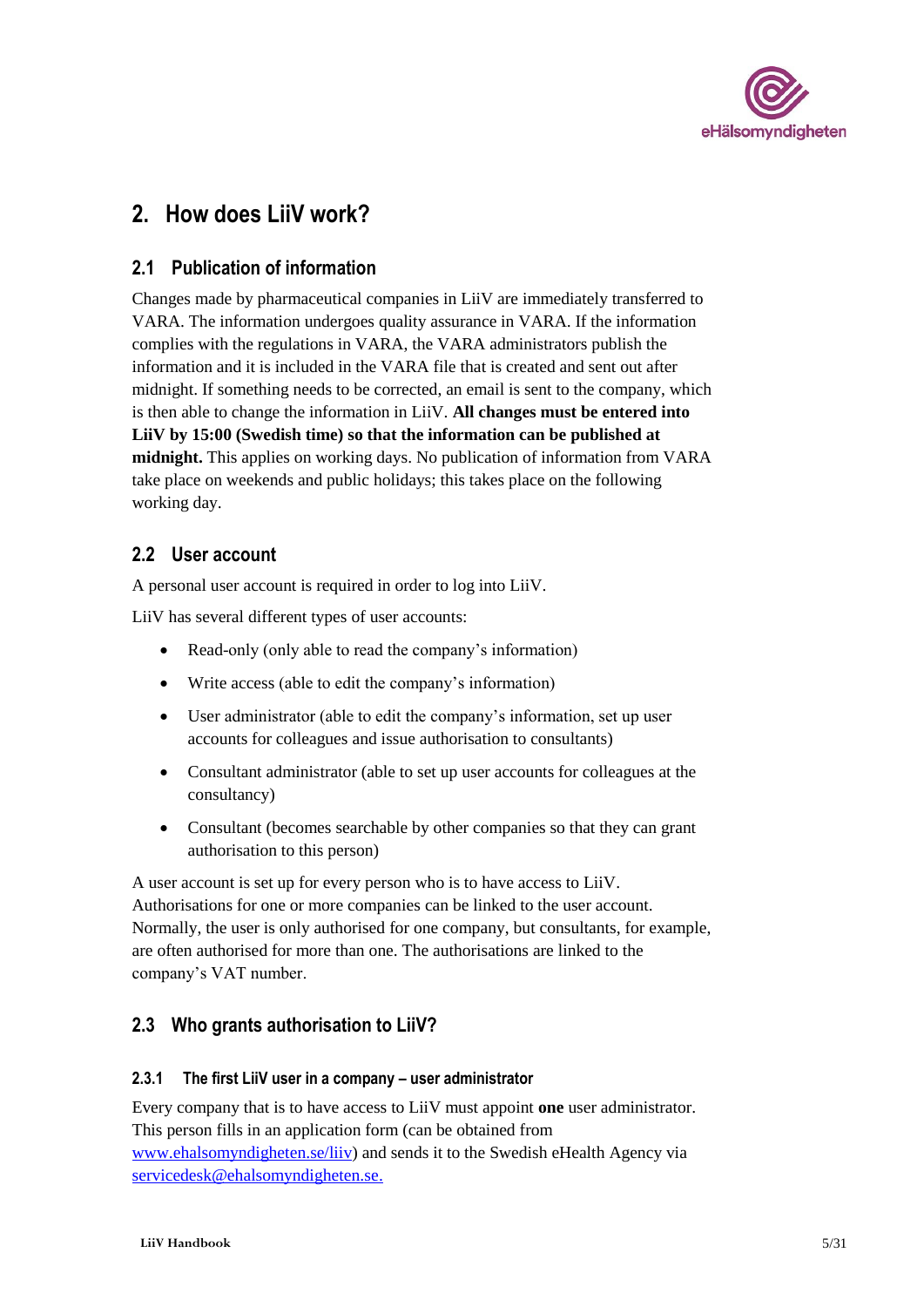

The same applies to consultancies. One person is appointed as an user administrator for the consultancy (=consultant administrator), who can then set up accounts for their colleagues.

If a user is to have access to more than one VAT number, these must be specified on the same application form. If the companies are part of the same group, no power of attorney is required. If the user is to be authorised for a company that is not part of the same group, a power of attorney or equivalent is required to demonstrate that the user is permitted to manage the company's products in LiiV. The power of attorney is appended when the application form is submitted.

#### <span id="page-5-0"></span>**2.3.2 Other users – authorisation for one company**

Once the company's user administrator (see 2.3.1) has received their account in LiiV, this person can set up user accounts for their colleagues and grant authorisation to any consultants they wish to engage (see Sections 10.1 and 10.4 for a description of this).

#### <span id="page-5-1"></span>**2.3.3 Other users - authorisation for several companies**

If a user needs access to several companies in LiiV the Swedish eHealth Agency needs to be contacted. The process is the following:

- 1. The user administrator at the company sets up an account with authorisation for one company (see 10.1).
- 2. Send an e-mail to [servicedesk@ehalsomyndigheten.se.](mailto:servicedesk@ehalsomyndigheten.se) Specify the name of the user, type of account (read-only, write access or user administrator) and which companies the user should have access to.
- 3. The Swedish eHealth Agency completes the account.

#### <span id="page-5-2"></span>**2.3.4 Consultants**

All those who receive user accounts with the role of consultant become searchable by all user administrators in LiiV. This allows the user administrators to grant a consultant authorisation for their company without creating a new user account. For the consultant user, this means that they always log in using their consultant account and then choose which company's products they are to work with. Section 10.4 contains a description of how to assign authorisation to a consultant.

## <span id="page-5-3"></span>**3. Email when updates are made by the Medical Products Agency**

When the Medical Products Agency updates information in LiiV, an email is sent to individuals who have their user account linked to the company that owns the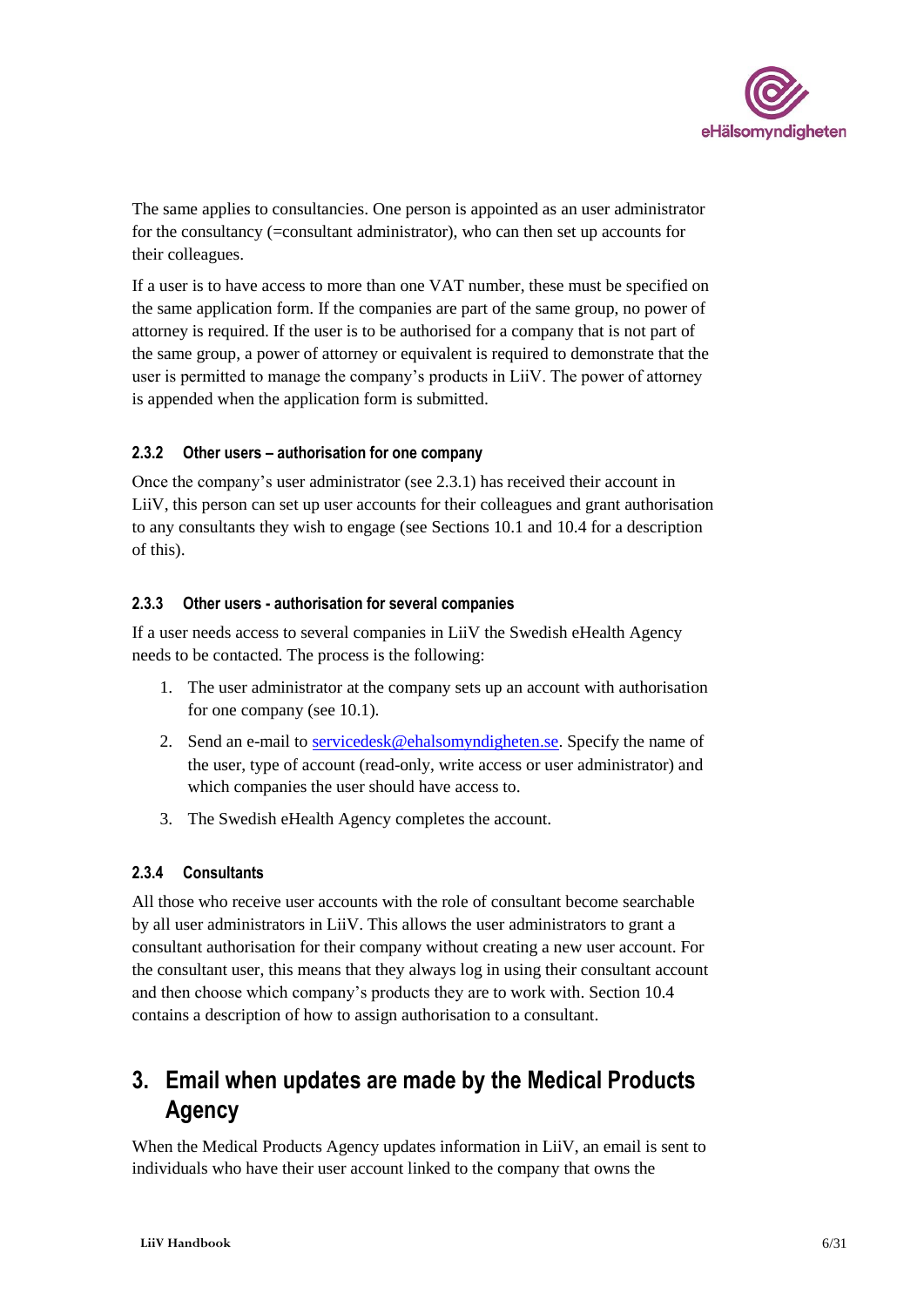

products (or packages) that have been updated. Users can indicate whether or not they wish to receive these emails (listed under My User Account, see Section 9).

The email does not usually require any action on the part of the company, but is primarily intended for information about the update.

If the update is not correct, the company will contact the Swedish Medical Products Agency.

Please refer to Appendix 2 for an example of what this email may look like.

# <span id="page-6-0"></span>**4. Log in**

When the user has been given an account in LiiV, an email containing instructions is sent to the listed email address. NOTE! Look in the spam folder if no reply email / activation link appears. When logging in for the first time, the account must be activated; this is done in several steps:

- 1. Click on the link in the email in order to get to the website where account activation take place.
- 2. The user name (from the email) is listed on the page Activate User Account in LiiV. Read and accept the terms and conditions of use and click Save.
- 3. A new email is sent. *Please note that this email is only valid for 15 minutes. If more than 15 minutes have elapsed, you will have to request a new activation link (go back to point 1 above).* Click on the link in the email. Enter your user name and a password. Enter the password again. Click Save.
- 4. Log in

Logging in to LiiV is done via the Swedish eHealth Agency's website [www.ehalsomyndigheten.se/liiv.](http://www.ehalsomyndigheten.se/liiv)

#### <span id="page-6-1"></span>**4.1 Forgotten password**

If you forget your password, go to the login page [\(https://liiv.ehalsomyndigheten.se/liiv-web\)](https://liiv.ehalsomyndigheten.se/liiv-web) and click on If you have forgotten your password, click here.

Enter your user name and click Save. An email containing information about resetting your password is then sent to the email address listed in your user account.

If you have any questions about your login, please first contact your own company's user administrator. If you still have questions, contact [servicedesk@ehalsomyndigheten.se.](mailto:servicedesk@ehalsomyndigheten.se)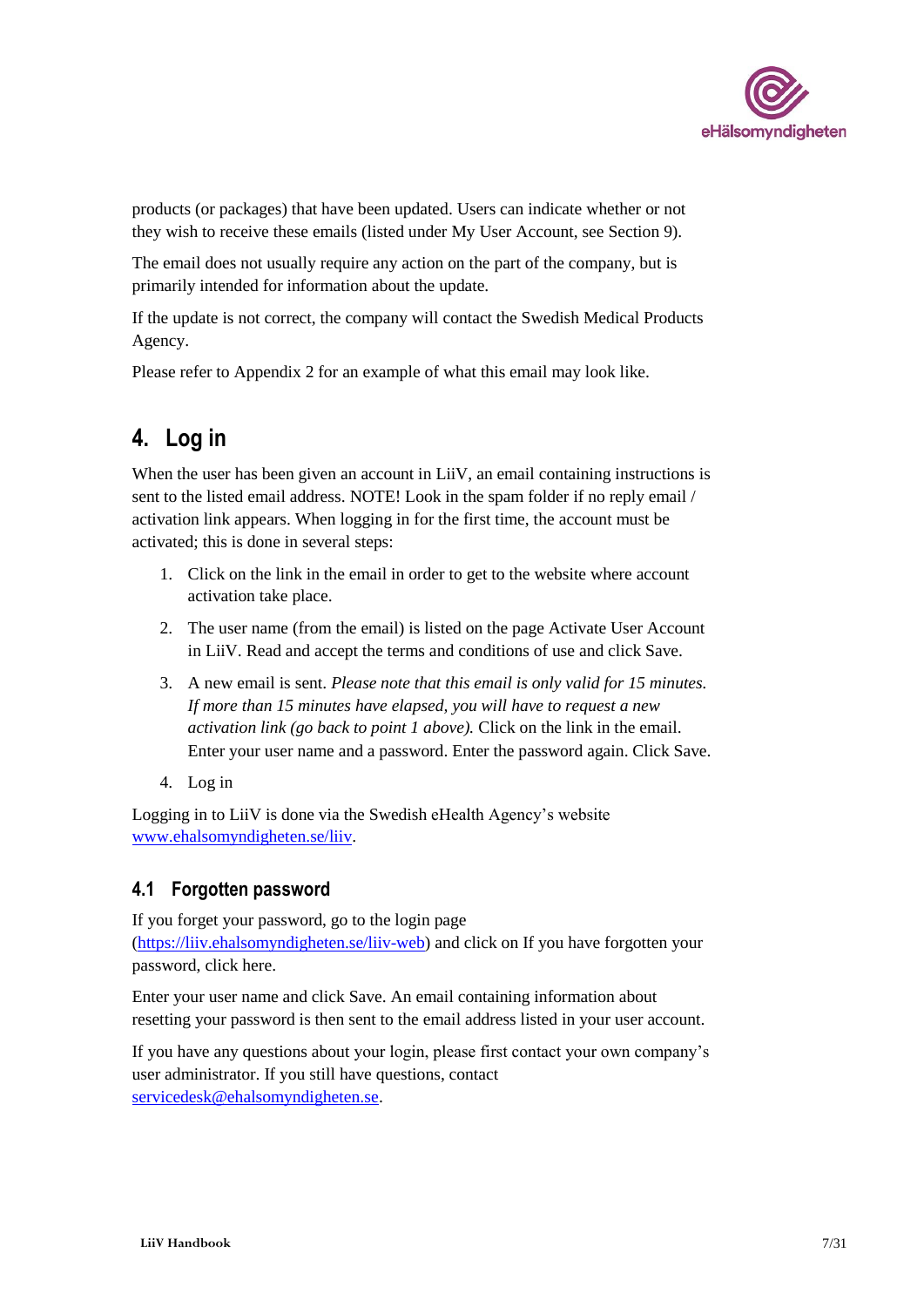

#### <span id="page-7-0"></span>**4.2 Change language**

If you would like to change language temporarily, you can do this in the upper-right corner (see image below).

| l iiV                    | Search for medicines        | My user account | Administration    | Language: English | Orifarm AB | Log out |  |
|--------------------------|-----------------------------|-----------------|-------------------|-------------------|------------|---------|--|
|                          | <b>Search for medicines</b> |                 |                   |                   |            |         |  |
| Enter a search term here |                             |                 | <b>Trade name</b> |                   |            |         |  |

Under My User Account, you can save your personal language settings (see Section 9).

#### <span id="page-7-1"></span>**4.3 Change authorisation**

If you are authorised for more than one company, you can switch between these in the top-right corner of LiiV (see image). Products of the selected company then become searchable.



Under My User Account, those who are authorised for more than one company can select which is to be the default when logging in to LiiV (see Section 9).

#### <span id="page-7-2"></span>**4.4 Help texts**

There is a question mark next to the fields where companies can change information. A help text that briefly explains what information is to be filled in is displayed when the mouse pointer is held over this.

| ? On the market:<br>Yes                                                                                          | ? Item number:<br>088178                                                                                                      |         |
|------------------------------------------------------------------------------------------------------------------|-------------------------------------------------------------------------------------------------------------------------------|---------|
| ? On the market date (yyyy-mm-dd):<br>? For dose dispensing only:<br><b>No</b><br>? For hospital use only:<br>No | Indicate package item number (six digits).<br>Mandatory if the package is to be marketed, or<br>has previously been marketed. | 0881785 |
| ? Contains latex:<br>No                                                                                          |                                                                                                                               |         |

# <span id="page-7-3"></span>**5. Search for medicines**

When you log in to LiiV, the page Search for medicines is displayed with the products that the user account is linked to.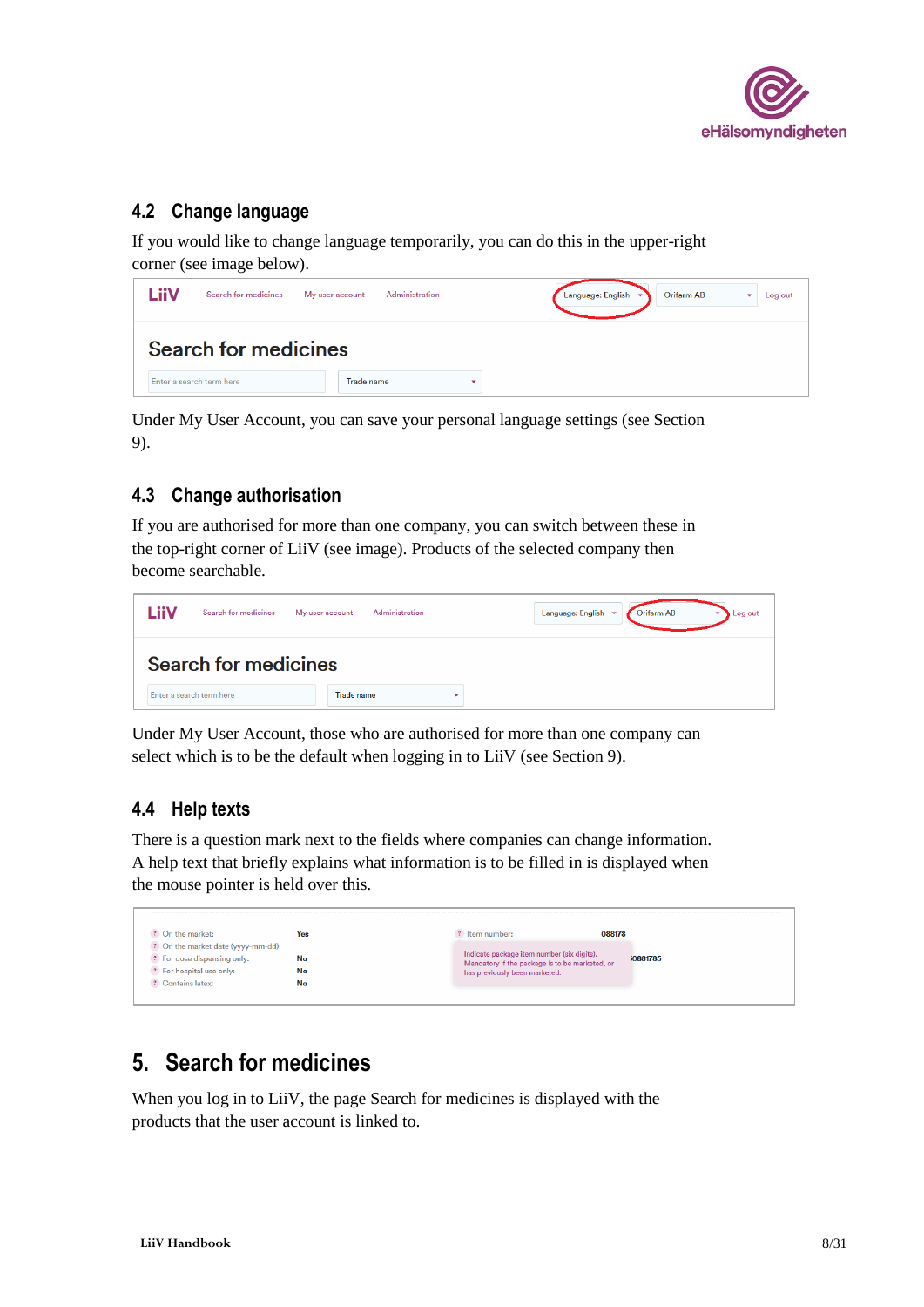

| LiiV<br>Search for medicines<br>My user account                                                                                       |                                                                                                                                                                                                       |                  |           | Language: English v   | Pfizer AB $\star$ | Log out |
|---------------------------------------------------------------------------------------------------------------------------------------|-------------------------------------------------------------------------------------------------------------------------------------------------------------------------------------------------------|------------------|-----------|-----------------------|-------------------|---------|
| <b>Search for medicines</b>                                                                                                           |                                                                                                                                                                                                       |                  |           |                       |                   |         |
| Enter a search term here                                                                                                              | Trade name<br>۰                                                                                                                                                                                       |                  |           |                       |                   |         |
| Exclude withdrawn products<br>View ma<br>Search O<br>Export $\blacktriangledown$<br>Showing all your medicines<br>Number of hits: 626 | ATC code<br>Marketing authorisation number<br>Swedish approval number<br>Approval number<br>NPI id<br>NPL pack id<br>Original NPL id<br>Trade name<br>Product code<br>Substance<br><b>Item number</b> | ed only          |           |                       |                   |         |
| Strength $\star$<br>Trade name $\star$<br>Dosage form $\star$                                                                         |                                                                                                                                                                                                       | Sw. approval no. | MA number | On the market $\star$ | Last modified +   |         |
| Film-coated tablet<br>Accupro<br>40 mg                                                                                                |                                                                                                                                                                                                       | 12255            |           | No(0/3)               | 2022-02-17 07:41  |         |

*Picture taken from a test environment*

Search by Trade name is the default option. If you wish to search by other criteria, these can be selected from the list. Enter the desired search string in the search box and click Search.

When searching for an attribute on the package (e.g. NPL pack id), the list of search results is shown with the product in question and the package searched for is marked (see image below)

| Search for medicines                                       | My user account             |                        |               | Language: English v   | Pfizer AB $\blacktriangledown$ | Log out |
|------------------------------------------------------------|-----------------------------|------------------------|---------------|-----------------------|--------------------------------|---------|
| <b>Search for medicines</b>                                |                             |                        |               |                       |                                |         |
| 19950524100053                                             | NPL pack id                 | ۰                      |               |                       |                                |         |
| Exclude withdrawn products                                 | View marketed only          | View non marketed only |               |                       |                                |         |
| Search Q<br>Show all X                                     | Export $\blacktriangledown$ |                        |               |                       |                                |         |
| Showing results for  "19950524100053"<br>Number of hits: 1 |                             |                        |               |                       |                                |         |
| Strength $\star$<br>Trade name $\star$                     | Dosage form $\star$         | Sw. approval no.       | MA number     | On the market $\star$ | Last modified $\star$          |         |
| Accupro<br>40 mg                                           | Film-coated tablet          | 12255                  |               | No(0/3)               | 2022-02-17 07:41               |         |
| Package content                                            | Product code<br>Item number | NPL pack id            | On the market | Organisation          | <b>Prescription status</b>     |         |
| <b>Blister, 28 tabletter</b>                               |                             | 19950524100053         | <b>No</b>     | <b>Pfizer AB</b>      | Yes                            |         |

*Picture taken from a test environment*

#### <span id="page-8-0"></span>**5.1 Display product**

Click on the product name in the list of search results in order to display the product page.

#### <span id="page-8-1"></span>**5.2 Display package**

Click on anywhere other than the trade name in the list of search results to expand the list and display all packages registered on the product. When the packages are displayed, you can click on the desired row in order to get to the package page.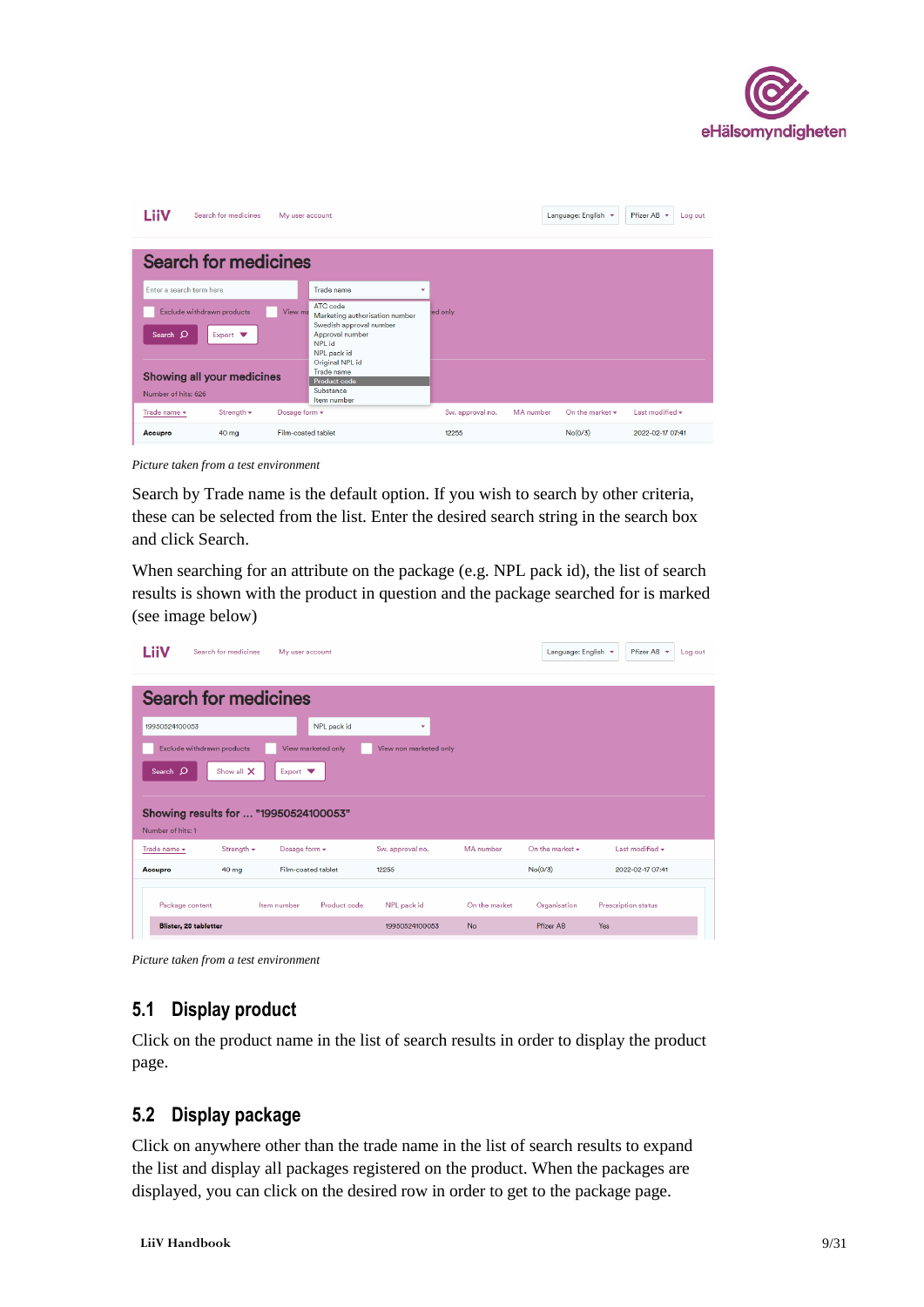

#### <span id="page-9-0"></span>**5.3 Filter search results**

There are three ways to filter the search results in LiiV:

- Exclude withdrawn products no withdrawn products are displayed in the list of search results.
- View marketed only only products that are marketed are displayed when searching for attributes on the product (e.g. trade name). If the search is made with an attribute on the package (e.g. product code), only those products whose packages are marketed are displayed in the list of search results.
- Display only non-marketed only products that are not marketed are displayed when searching for attributes on the product (e.g. trade name). If the search is made with an attribute on the package (e.g. product code), only those products whose packages are not marketed are displayed in the list of search results.

Check the desired box and press Search.

#### <span id="page-9-1"></span>**5.4 Export search results**

When you have performed a search, you can choose to export the search results to a CSV file that can be processed using Excel, for example.

Click on the Export button and a CSV file containing all the packages that are included in the search results is created.

## <span id="page-9-2"></span>**6. Edit product**

When you have searched for a product and want to edit it and have clicked through to the product page (see Section 5.1), click on Edit in order to display the product in edit mode.

#### <span id="page-9-3"></span>**6.1 Strength numeric**

The only variables that can be edited on the product page are Strength numeric and Unit. Strength numeric is to be listed if the product has a strength in the SPC and this strength can be expressed numerically. Combination drugs are an example of products where numerical strength cannot be specified.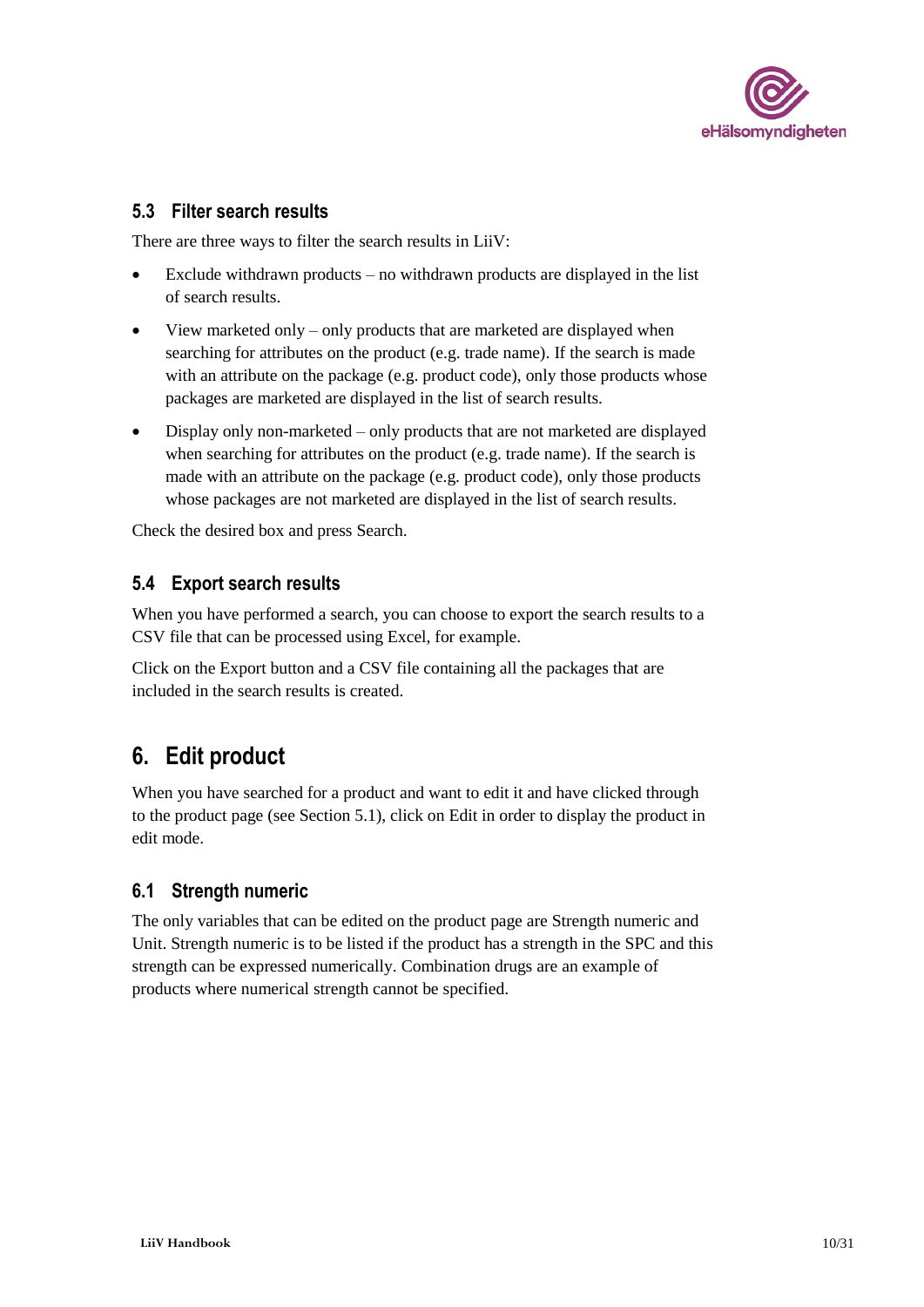

Some examples:

|                                      | Example 1       | Example 2                     | Example 3              |
|--------------------------------------|-----------------|-------------------------------|------------------------|
| <b>Strength in the</b><br><b>SPC</b> | $10 \text{ mg}$ | $1 \text{ mg}/0.5 \text{ mg}$ | <b>Missing</b>         |
| <b>Strength numeric</b>              | 10              | Cannot be<br>specified        | Not to be<br>specified |
| Unit                                 | mg              | Cannot be<br>specified        | Not to be<br>specified |

When numeric strength is to be specified:

- 1. Enter the desired value in Strength numeric and Unit.
- 2. Click on Save. A green box indicating that the update is complete is displayed.

| Edit                      | $\vee$ Send message          |
|---------------------------|------------------------------|
| Updated: 2016-10-07 20:31 | View changelog $\rightarrow$ |

Comments: The list of units contains the same values, regardless of whether you have chosen Swedish or English.

#### <span id="page-10-0"></span>**6.2 Validation**

An error message is displayed if the information that is fed in is in breach of any of the validation rules. Change the information to make it correct and then click on Save.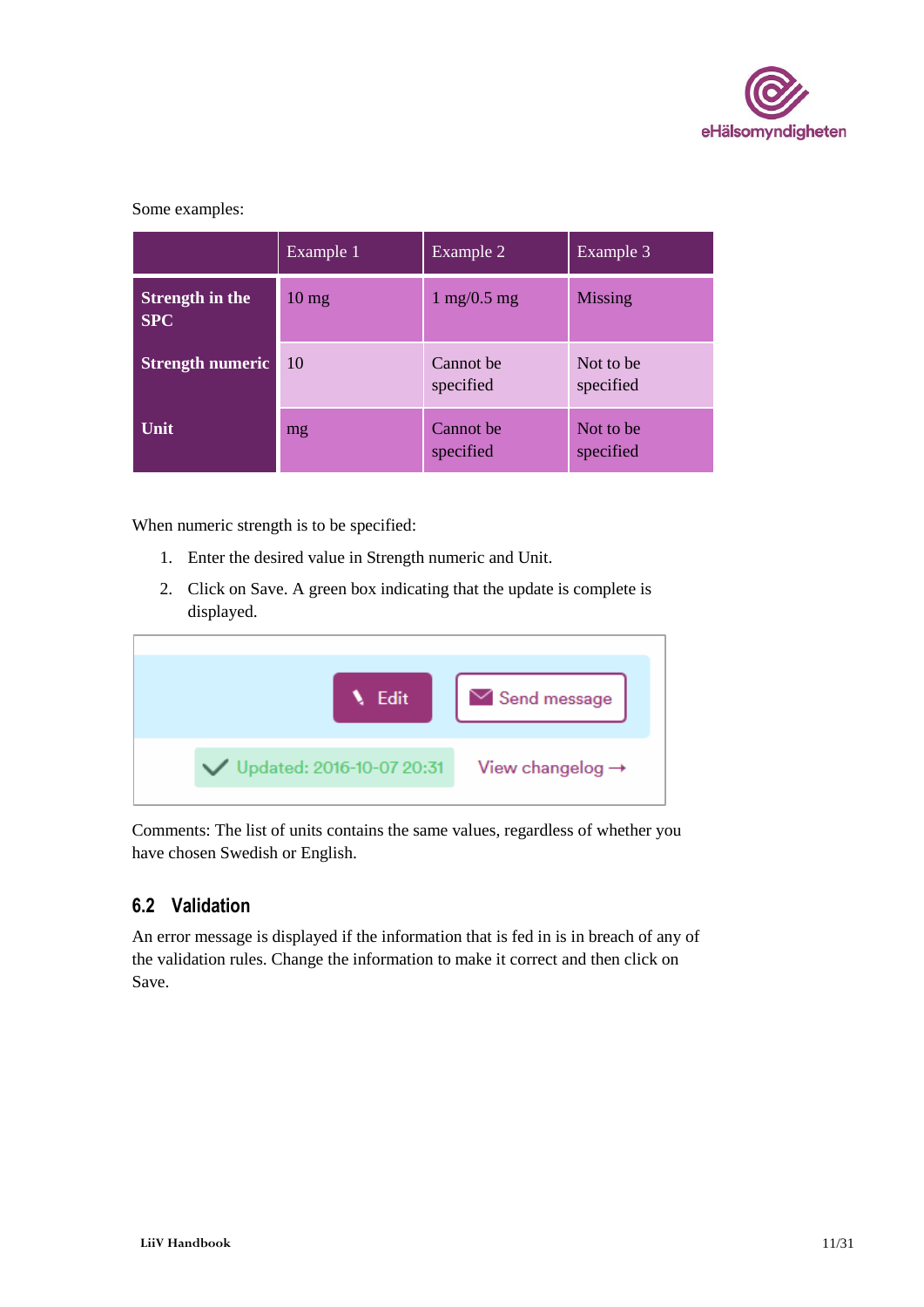

| ne:<br><b>Actilyse</b><br>witl                                                 |                           |
|--------------------------------------------------------------------------------|---------------------------|
| 2 mg Powder for solution for injection/infusion<br>Orifarm AB (SE556548762501) | Updated: 2016-10-07 21:28 |
| NPL id: 20140403000048                                                         |                           |
| nur<br>sati<br>? Strength numeric:<br>$\mathcal{R}$<br>Unit:<br>mg             | ▼                         |
| :ed<br>Strength (Numeric) missing; required when Unit indicated                |                           |
| Save<br>Cancel                                                                 |                           |
| Import deviation:<br><b>Pulsar ook väteko till</b><br>$Q_{max}$                | Inga avvikelser.          |

#### <span id="page-11-0"></span>**6.3 Reminder to fill in strength numeric with unit**

A reminder to fill in strength numeric with unit is displayed in several different places if this is not filled in when a package is placed on the market or when a package gets a future marketing date, according to 7.1.4 and 7.1.5.

If strength numeric with unit is not stated, the product does not pass the validation check and is therefore not transferred to VARA until the fields are filled in.

Note that in some cases it is correct to leave strength numeric with unit blank (see 6.1) even if the reminder (the red warning) remains on the product.

A reminder on the product level:

| Trade name® |                                                   | <b>N</b> Edit | $\sum$ Send message |
|-------------|---------------------------------------------------|---------------|---------------------|
|             | Value for 'Strength numeric with unit' is missing |               |                     |

#### <span id="page-11-1"></span>**6.4 Change log product**

There is a link on the product page to the change log for the product (View changelog). The change log shows the changes that have been made by individual users, the Swedish eHealth Agency and the Medical Products Agency.

| <b>Atacand</b>                                       |                       |                |           | $\leftarrow$ View product       |
|------------------------------------------------------|-----------------------|----------------|-----------|---------------------------------|
| 16 mg Tablet<br>Orifarm AB<br>NPL id: 20060704000052 |                       |                |           |                                 |
| Changelog                                            |                       |                |           |                                 |
| Changed $\triangle$                                  | Field $\star$         | Previous value | New value | Changed by $\blacktriangledown$ |
| 2016-10-31 09:03                                     | Strength numeric unit |                | mg        | anna.andersson                  |
| 2016-10-31 09:03                                     | Strength numeric      |                | 16        | anna.andersson                  |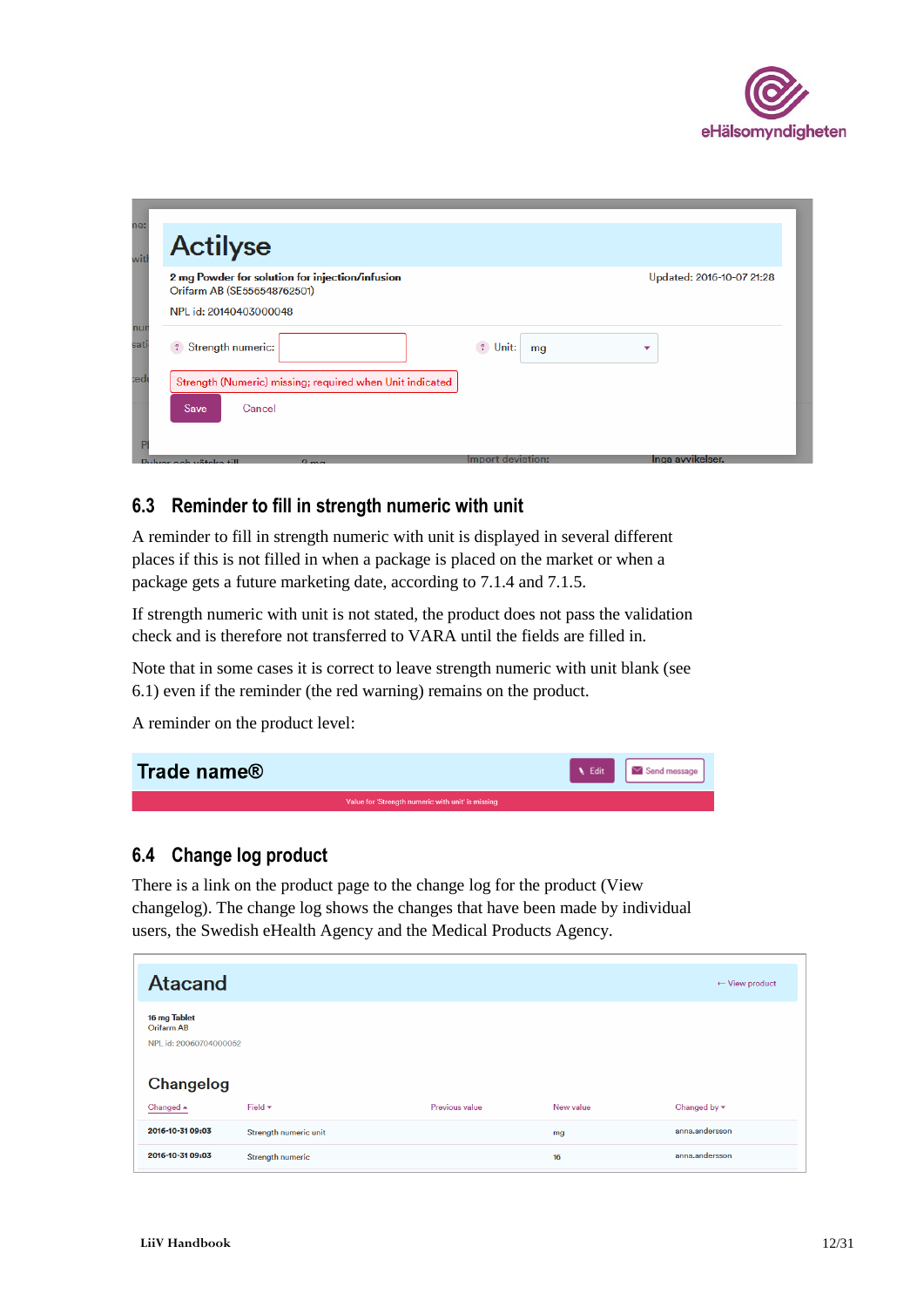

## <span id="page-12-0"></span>**7. Edit package**

When you have searched for a product and want to edit it and have clicked through to the package page (see Section 5.2), click on Edit in order to display the package in edit mode.

- 1. Enter the desired value and click on Save.
- 2. When the change has been saved, a green box is displayed, indicating that the update is complete (see Section 6.1).

| <b>Artelac</b><br>Eye drops, solution in single-dose container<br>Orifarm AB (SE556548762501) | Updated: 2018-04-17 07:20                         |
|-----------------------------------------------------------------------------------------------|---------------------------------------------------|
| NPL pack id: 20141228100012<br>? Mult 2: 3<br>$?$ Mult 1: 60                                  | ? Quantity: 0,5<br>$?$ Unit:<br>milliliter<br>٠   |
| Container:<br>Single-dose container<br>$\frac{9}{2}$                                          | Contains latex:<br>No                             |
| On the market: No<br>$\mathcal{L}$                                                            | On the market date (yyyy-mm-dd):<br>$\mathcal{R}$ |
| ? Product code: 07046264288665                                                                | ? Item number: 428866                             |
| ? For dose dispensing only:<br>No<br>$\overline{\mathbf{v}}$                                  | ? For hospital use only:<br>No $\sim$             |

## <span id="page-12-1"></span>**7.1 Information to be filled in on packages**

In this section the information to be filled in on packages is specified. Some fields are mandatory when the package is marketed, has a date in On the market date or has been marketed earlier. This applies to the following fields:

- Quantity and Unit
- Container
- Contains latex
- Item number

The reason for why the information is mandatory even if the package is no longer on the market is that the information can still be used. The pharmacies can have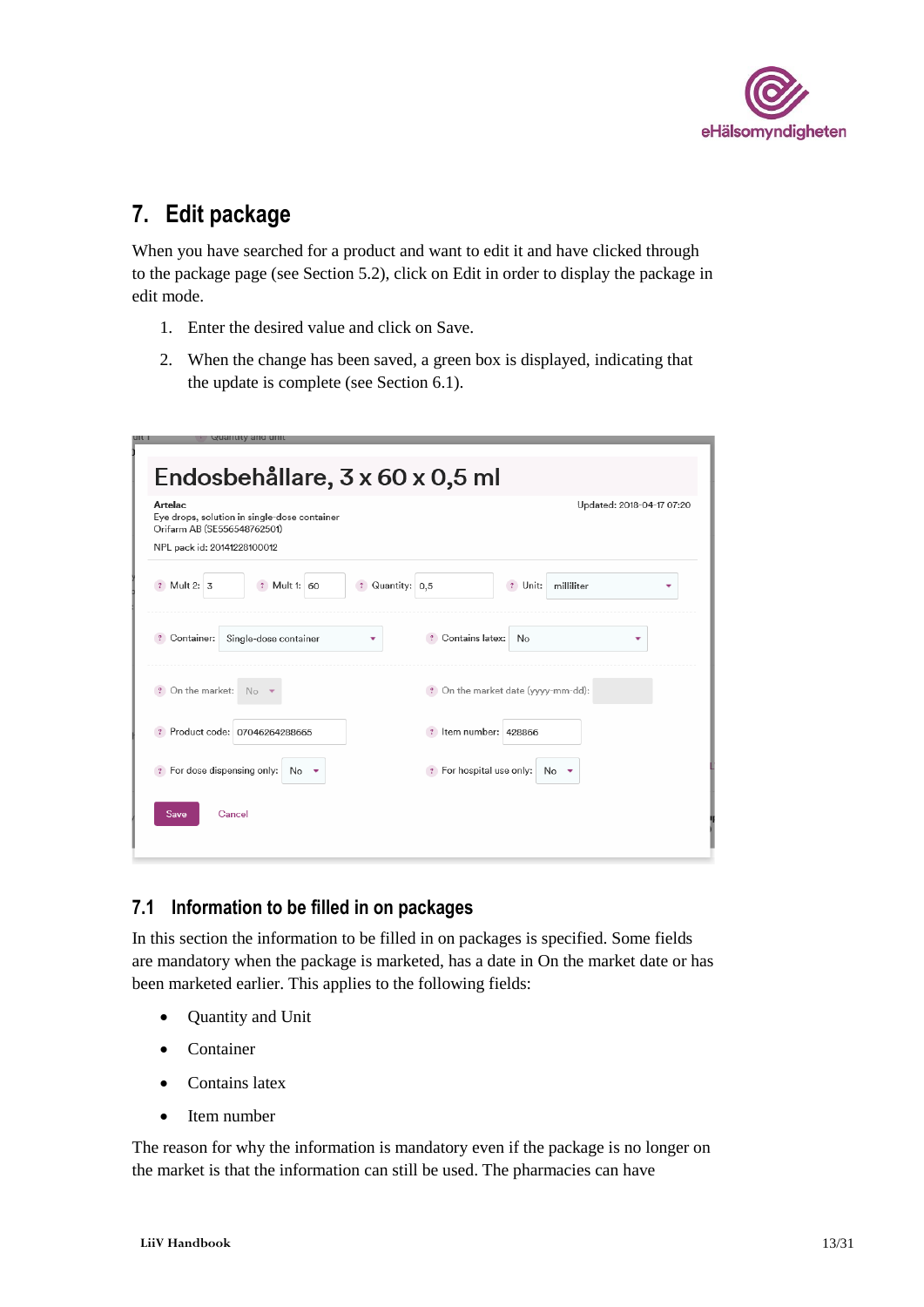

packages left and valid prescriptions can still exist. The information is also used for statistical purposes.

#### <span id="page-13-0"></span>**7.1.1 Mult 1 and 2, quantity and unit**

These fields are used to describe the quantity in the package. See examples:

|                        | Example 1                       | Example 2            |
|------------------------|---------------------------------|----------------------|
| <b>Package content</b> | Endosbehållare, 3 x 60 x 0.5 ml | Blister, 100 tablets |
| Mult 2                 | 3                               | left empty           |
| Mult 1                 | 60                              | left empty           |
| <b>Quantity</b>        | 0.5                             | 100                  |
| Unit                   | milliliter                      | table(s)             |

#### <span id="page-13-1"></span>**7.1.2 Container**

Select the container that best describes the package. The example in the image above is the container Single-dose container (in Swedish *Endosbehållare*). For guidance about which container should be selected, please refer to the referensce guide Riktlinjer för förpackningstyp on [www.ehalsomyndigheten.se/liiv.](http://www.ehalsomyndigheten.se/liiv)

Comment: The reference guide (Riktlinjer för förpackningstyp) is only available in Swedish.

#### <span id="page-13-2"></span>**7.1.3 Contains latex**

State if there is latex in the package.

#### <span id="page-13-3"></span>**7.1.4 On the market**

Is set to yes if the package is available for sale. Please note that this needs to be done one working day prior to (longer in the event of weekends and holidays) marketing of the package commencing, in order for the information to be quality assured in VARA before it is sent out to pharmacies and healthcare providers. For more details about how the information entered in LiiV is transported through the different systems and how long this takes, see [www.ehalsomyndigheten.se/lakemedelsflodet](http://www.ehalsomyndigheten.se/lakemedelsflodet-oversikt)[oversikt.](http://www.ehalsomyndigheten.se/lakemedelsflodet-oversikt)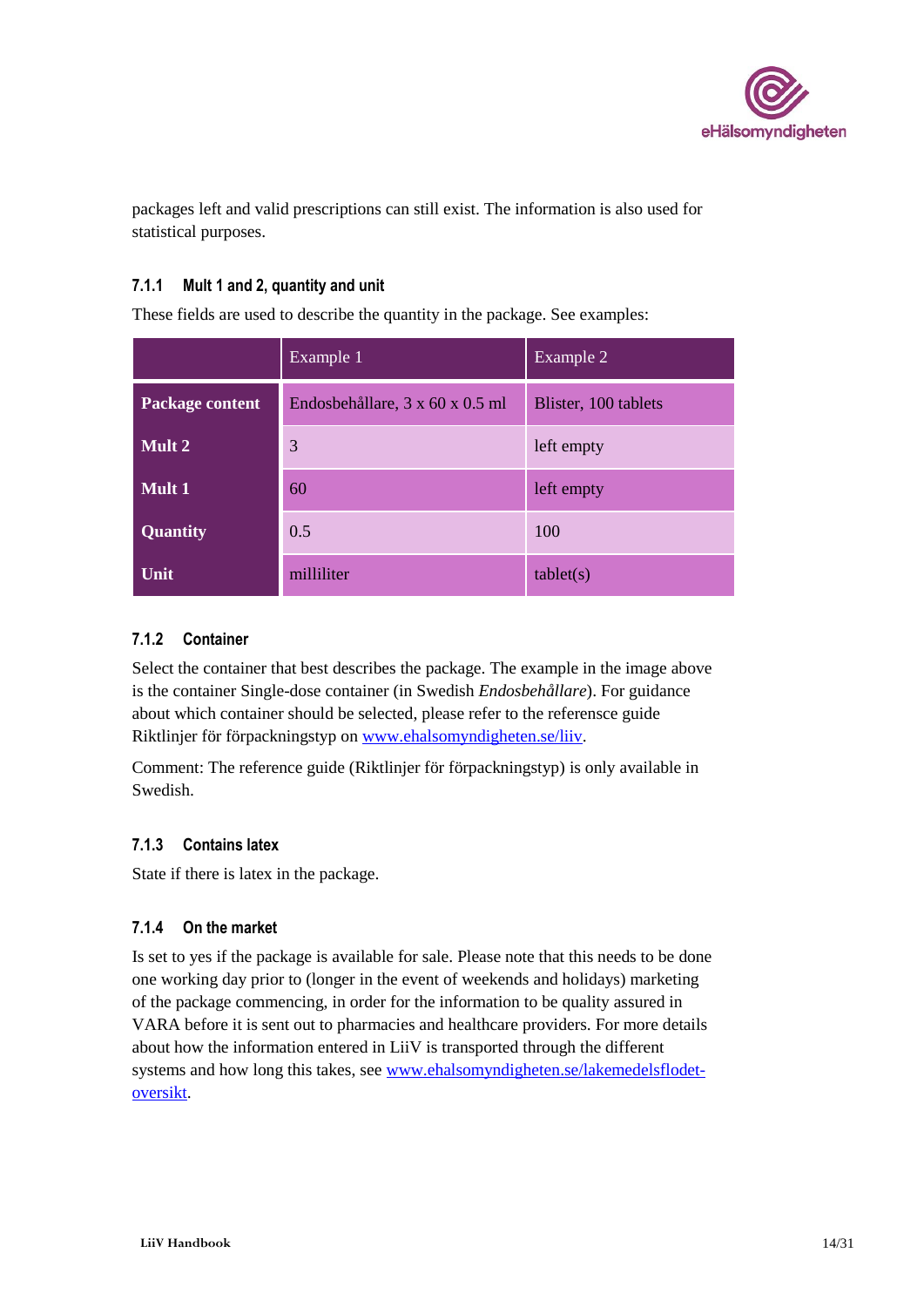

#### **Reference guide for defining "on the market"**

- A yes in the field on the market states a company's intention to sell the package in Sweden and shall be set when the package is available for order. In cases when the package is not available in Sweden, but still exists in LiiV/VARA, it shall not be set as on the market. This is the case, for example, when there is a reference approval in Sweden without the package being available for order.
- The field shall not be set to yes prior to the package being available (for example in relation to public procurement).
- The field shall not be set to no to reflect back-orders. Information regarding back-orders is communicated through the Medical Products Agency <https://lakemedelsverket.se/OVRIGA-SIDOR/Restnoteringar/>
- Packages that have been marketed previously and then set to no are still able to be sold by pharmacies in case there is residual stock at individual pharmacies.

#### <span id="page-14-0"></span>**7.1.5 On the market date**

This field is used if you want to state the date from which On the market is to be set to yes. Please note that this date needs to be one working day prior to (longer in the event of weekends and holidays) marketing of the package commencing, in order for the information to be quality assured in VARA before it is sent out to pharmacies and healthcare providers.

As an example of whether a package will start being marketed on Monday 2021-02- 01. Then the company needs to enter (Friday) 2021-01-29 as the marketing date. The update will then be transferred to VARA 2021-01-29. When the update has undergone the quality assurance, it is published in the VARA export file the next day. If the user enters in advance that the packaging will start being marketed on Monday 2021-02-01, the update will be transferred to VARA 2021-02-01 and published in VARA export file 2021-02-02.

NOTE! The healthcare providers receives information from VARA via the Swedish Information Services for Medicines (Sil). Sil is only updated once a week, and the information is based on Monday's export file from VARA. Sil in turn publishes the information every Wednesday. It then becomes available to the healthcare providers. The information must therefore be registered in LiiV no later than Friday 15.00 (Swedish time) in order for it to be available in Sil the following week.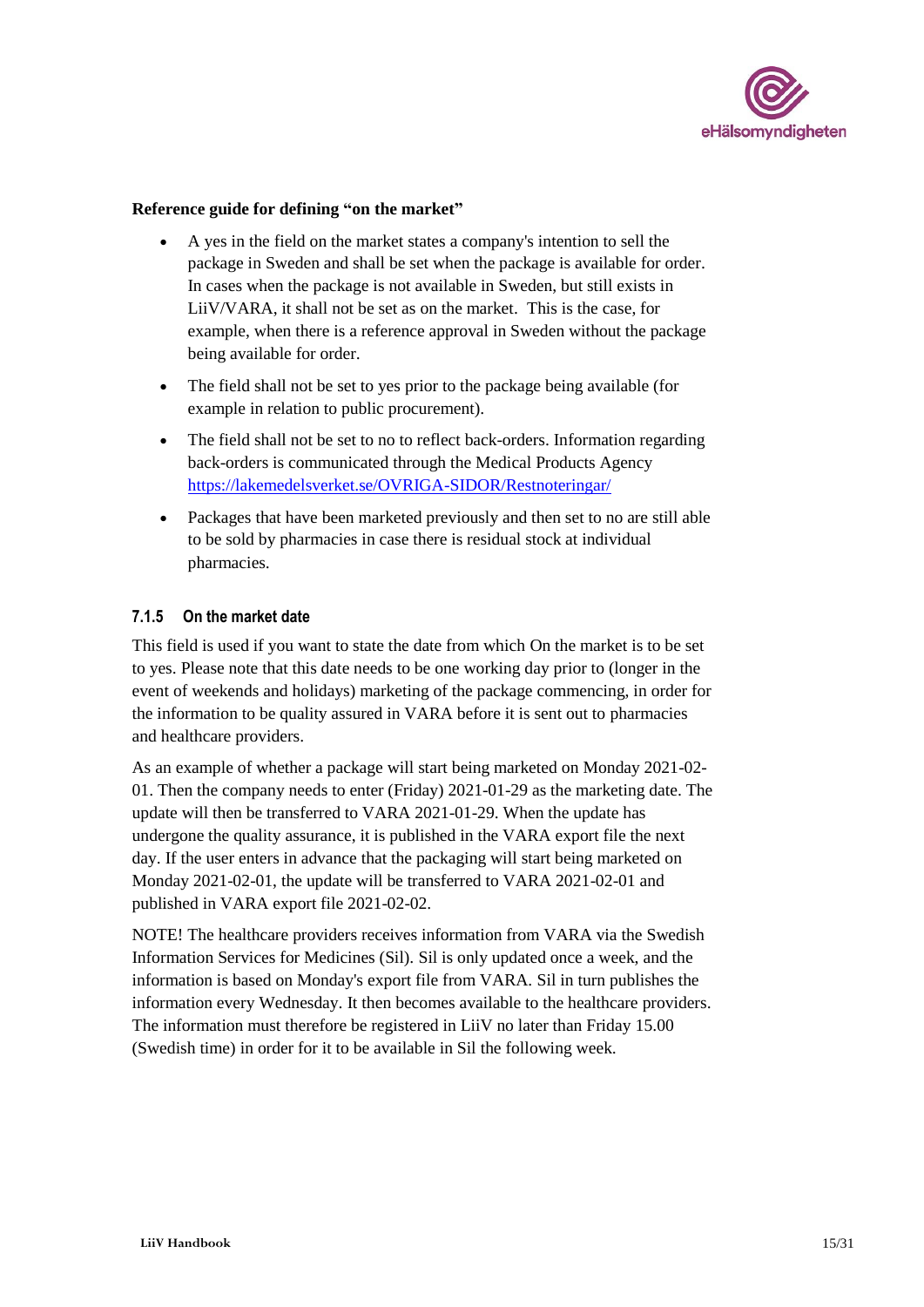

#### <span id="page-15-0"></span>**7.1.6 Reminder to fill in strength numeric with unit**

A reminder to fill in the field strength numeric with unit is displayed in several different places if this is not filled in when a package is placed on the market, or when a package gets a future marketing date, according to 7.1.4 and 7.1.5.

If strength numeric with unit is not stated, the product does not pass the validation check and is therefore not transferred to VARA until the fields are filled in.

Note that in some cases it is correct to leave strength numeric with unit blank (see 6.1) despite the reminder.

A reminder on the package level:

#### Rör, 20 brustabletter  $\sqrt{\phantom{a}}$  Edit  $\vee$  Send message ← View produc Value for 'Strength numeric with unit' is missing on the product le<mark>v</mark>el A reminder when editing a package: NPL pack id: XXXXXXXXXXXXX ? Mult 2:  $2$  Mult 1: ? Quantity: 20  $?$  Unit: pieces 2 Container: Jan v 2 Contains latex: No  $\ddot{}$ ? On the market: Yes ? On the market date (yyyy-mm-dd): ? Product code: XXXXXXXXXXXXX ? Item number: XXXXXX ? For dose dispensing only: No ? For hospital use only: No Value for 'Strength numeric with unit' is missing on the product let Cancel Save

#### <span id="page-15-1"></span>**7.1.7 Product code**

In the product code field in LiiV, enter the package's GTIN or NTIN. The system automatically adds zeros at the beginning in order to make the number of digits 14. When a new product code is entered, the system automatically fills in the Previous product code field with the old product code.

Comments: The word product code is also used to designate the actual carrier of the code on the package, which may for example be EAN-13 or a 2D data matrix code. For more information on NTIN and GTIN see [VnrWiki.](http://wiki.vnr.fi/?page_id=1671)

7.1.7.1 Handling of multiple product codes per NPL pack id

In LiiV, all product codes are saved, including those that are no longer valid. This means that pharmacies can handle several packaging variants on the market at the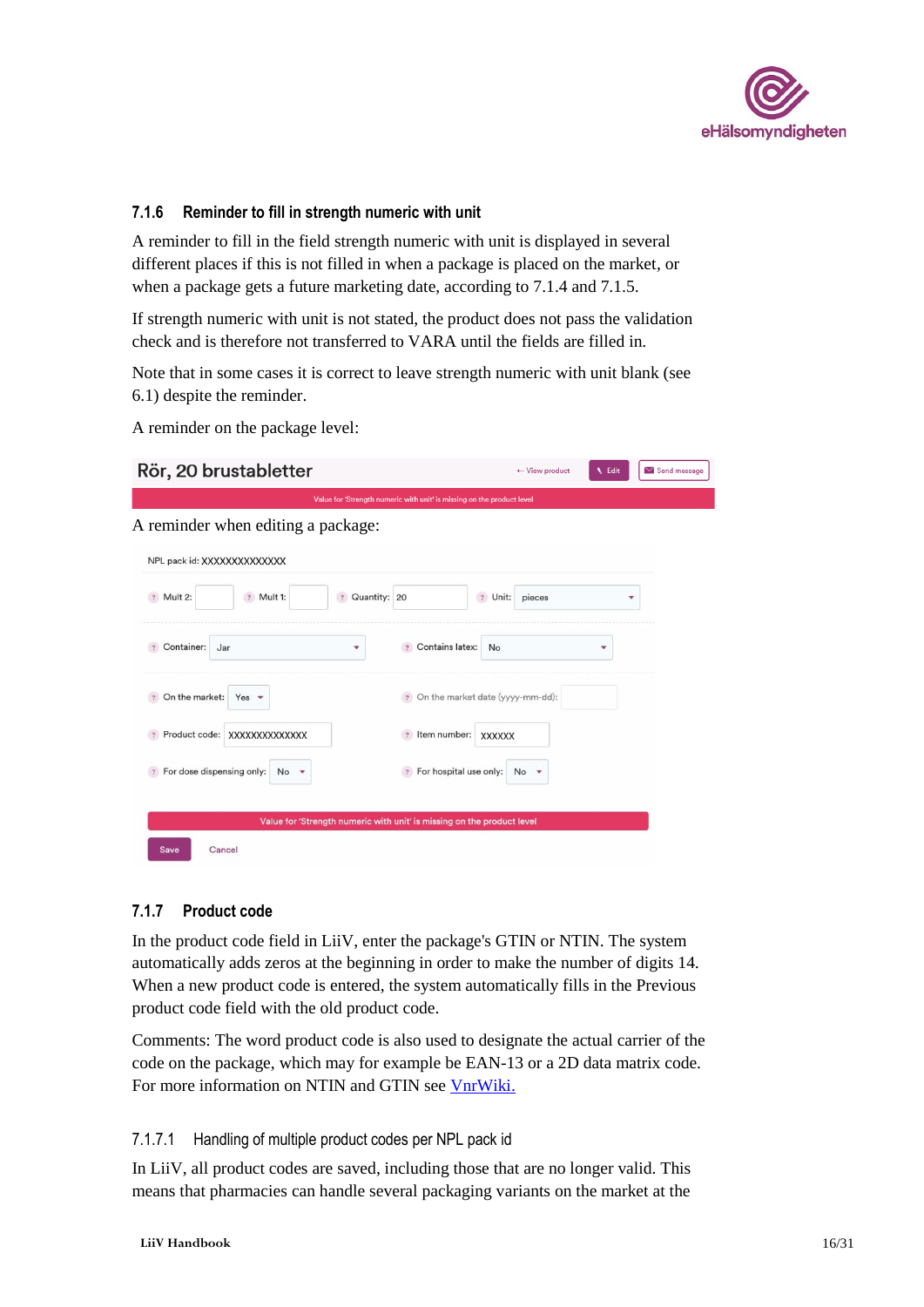

same time, for example, when a package is changed and results in a new product code.

There are two exceptions where the product code history is not saved. These may need to be considered in cases where there is a need to add multiple product codes on the same NPL pack id from the start:

- On a package that has never been placed on the market, no product code history is saved. Previous product code will be empty even if there was a product code registered previously. This means that it is only possible to add **one** product code *before* the article is initially placed on the market.
- If multiple product codes are added on the same day, only the most recently entered product code will be saved. Previous product code will then show the product code that the package had the day before. At present, LiiV can only handle one switch per day. To save multiple product codes on the same package requires them to be registered on different days.

#### <span id="page-16-0"></span>**7.1.8 Item number**

In the item number field in LiiV, enter the package's current item number (ordered from the Pharmaceutical Information Centre [http://www.laaketietokeskus.fi/en\)](http://www.laaketietokeskus.fi/en). When a new item number is entered, the system automatically fills in the Previous item number field with the old item number.

The item number may not appear on any other package in LiiV (with the exception of parallel import packages). An error message will be displayed if the item number is already found on any package in LiiV.

#### 7.1.8.1 Handling of multiple item numbers per NPL pack id

In LiiV, all item numbers are saved, including those that are no longer valid. This means that pharmacies can handle several packaging variants on the market at the same time, for example, when a package is changed and results in a new item number.

There are two exceptions where the item number history is not saved.

- On a package that has never been placed on the market, no item number history is saved. Previous item number will be empty even if there was an item number registered previously.
- If you change item number several times on the same day, only the most recently entered item number will be saved. Previous item number will then show the item number that the package had the day before.

When changing item number, it is important that the item number is changed at the right moment in LiiV. The pharmacies orders are based on the current item number for a particular package. The change of item number may need to be coordinated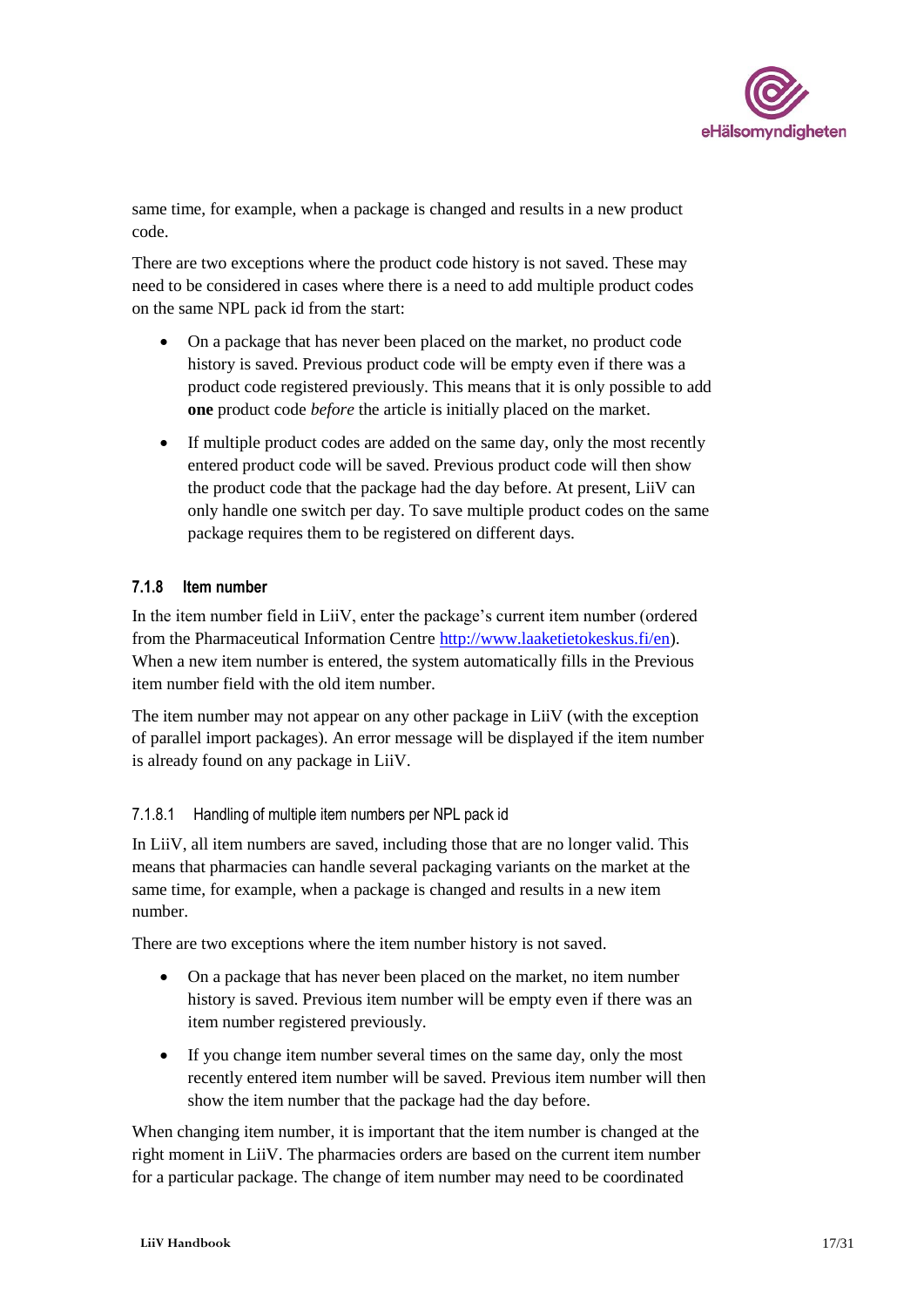

with the distributor. Otherwise there is a great risk that the order will be rejected by the distributor. If the item number changes on a weekday before 15:00 (Swedish time) in LiiV, the new item number is available for pharmacies after midnight in the VARA export file. Provided that the VARA specialist does not find anything that needs to be adjusted when the quality assurance is performed.

Please contact the Swedish eHealth Agency (servicedesk@ehalsomyndigheten) if you have questions about item number changes as can be a little complicated.

#### <span id="page-17-0"></span>**7.1.9 For dose dispensing only**

Is set to yes for those packages of human medicines that are only used for dose dispensing and therefore may not be sold to private customers (because the package lacks complete labelling/package leaflet). The aim of this information is to make it possible to easily differentiate between these packages so that, for example, they are not ordered by an out-patient care pharmacy.

#### <span id="page-17-1"></span>**7.1.10 For hospital use only**

Is set to yes for those packages that are approved with the restriction *Only for hospital use* and may therefore not be sold to private customers (because the package lacks complete labelling). When the packaging is approved as *Only for hospital* use by the Swedish Medical Products Agency, the information is in the field packaging contents.

The aim of this information is to make it possible to easily differentiate between these packages so that, for example, they are not ordered by an out-patient care pharmacy.

## <span id="page-17-2"></span>**7.2 Validation**

An error message is displayed if the information that is fed in is in breach of any of the validation rules. Change the information to make it correct and then click on Save.

#### <span id="page-17-3"></span>**7.3 Change log package**

There is a link on the package page to the change log for the package (View change log). The change log shows the changes that have been made by individual users, the Swedish eHealth Agency and the Medical Products Agency.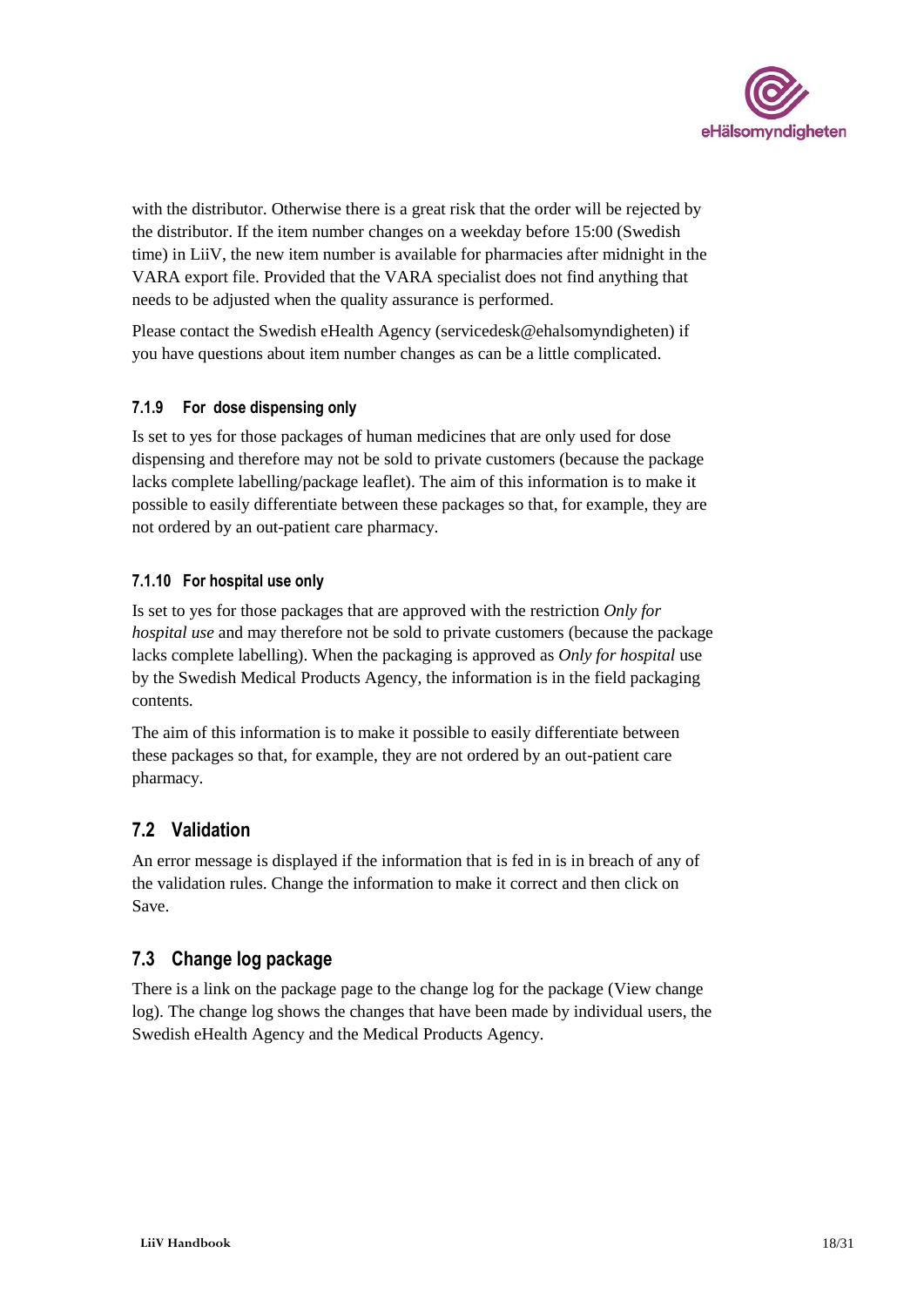

| Endosbehållare, $3 \times 60 \times 0,5$ ml<br>$\leftarrow$ View package                                                     |                            |                |                                                                              |                                 |
|------------------------------------------------------------------------------------------------------------------------------|----------------------------|----------------|------------------------------------------------------------------------------|---------------------------------|
| <b>Artelac</b><br>Eye drops, solution in single-dose container<br>Orifarm AB (SE556548762501)<br>NPL pack id: 20141228100012 |                            |                |                                                                              |                                 |
| Changelog                                                                                                                    |                            |                |                                                                              |                                 |
| Changed $\triangle$                                                                                                          | Field $\blacktriangledown$ | Previous value | New value                                                                    | Changed by $\blacktriangledown$ |
| 2016-10-07 21:14                                                                                                             | Sales information          |                | May be sold under direct<br>supervision outside pharmacies<br>(LVFS 2009:20) | <b>Medical Products Agency</b>  |

Comments: TLV's updates to price and product of the month are not displayed in the change log as these updates may be rather frequent and there is a thus a risk of creating a very extensive log.

## <span id="page-18-0"></span>**8. Send message**

The function Send message is available on the product and package page and this is used if you have questions about the information in LiiV.



When you click on Send message, a box is displayed in which you can select the email's recipient (the Medical Products Agency, the Swedish eHealth Agency or TLV). Click on the desired recipient and a new email will open with the recipient's email address and the subject field already filled in. For further information on who is the information owner of each field and who should be contacted, see section 11.1 and Appendix 1.

|                       | Send message                                                                                                                                                                              |
|-----------------------|-------------------------------------------------------------------------------------------------------------------------------------------------------------------------------------------|
| for more information. | For questions regarding the information in LiiV please contact the organisation responsible for the information. See handbook                                                             |
| Information owner:    | the Medical Products Agency: nplcentral@mpa.se<br>the Dental and Pharmaceutical Benefits Agency (TLV): registrator@tlv.se<br>the Swedish eHealth Agency: servicedesk@ehalsomyndigheten.se |
| Cancel                |                                                                                                                                                                                           |
|                       |                                                                                                                                                                                           |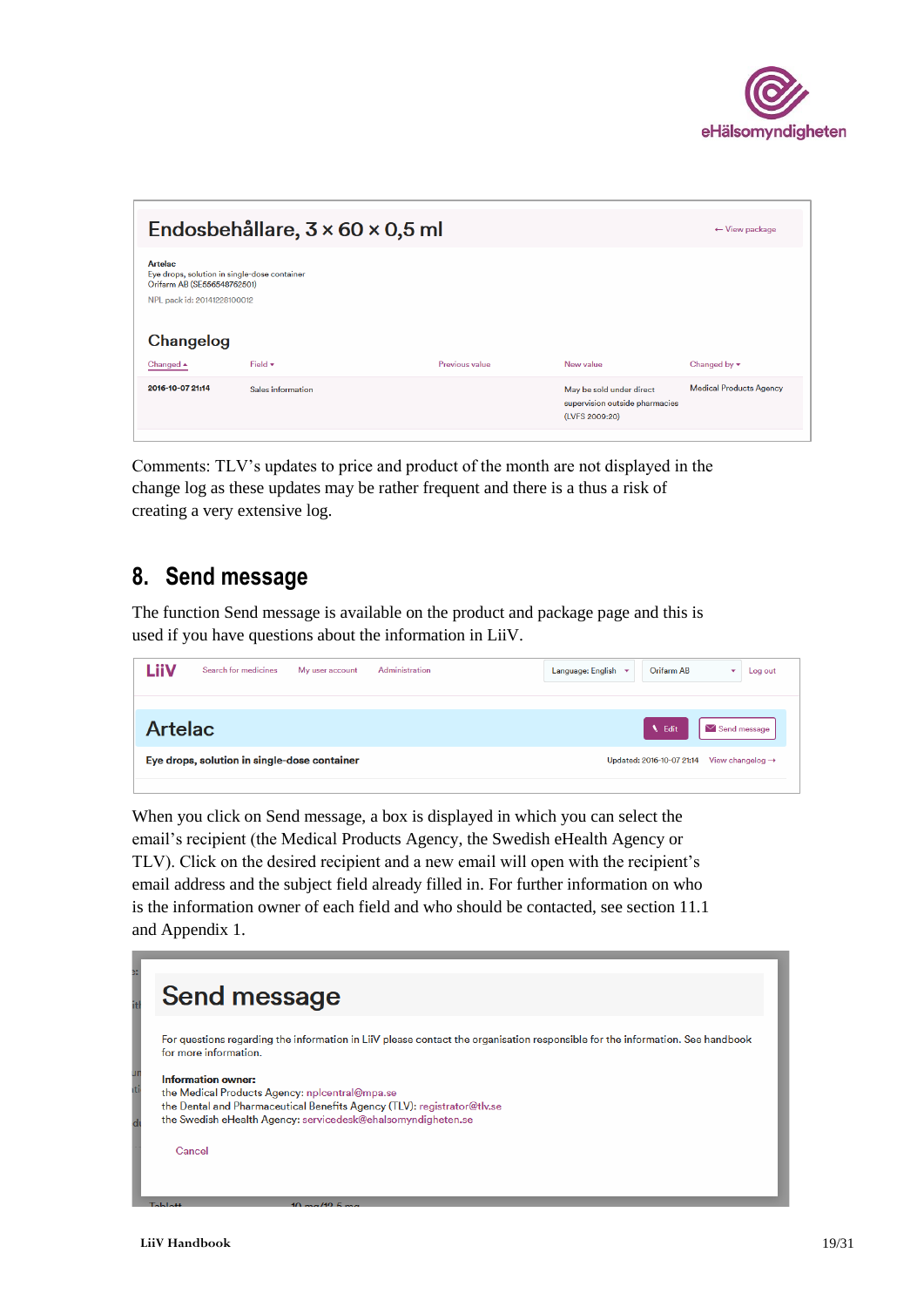

| $\overline{a}$<br>Skicka | Från $\tau$<br>Till | Outlook<br>servicedesk@ehalsomyndigheten.se                           |
|--------------------------|---------------------|-----------------------------------------------------------------------|
|                          | Kopia               |                                                                       |
|                          | Ämne:               | Accupro® Comp 19930629000083 - Question regarding information in LiiV |
|                          |                     |                                                                       |

## <span id="page-19-0"></span>**9. My user account**

Under My User Account, you can change your account settings in LiiV.

- First name
- Last name
- Language choose the language that LiiV is to be set to when you log in.
- E-mail the email address to which information about your user account is sent (e.g. if you forget your password)
- Telephone (number)
- Selected login if the user account is linked to more than one supplier, this is used to set which of these is the default when you log in to LiiV (displays only the products that belong to this supplier).
- E-mail for notifications email address for emails about updates in LiiV (see Section 3). If you do not wish to receive these emails, this field can be left empty.

If you are authorised for more than one company, you can use a different email address for each of these.

Comments: If more than one person enters the same email address (e.g. for a shared inbox), only one email will be sent to this address.

## <span id="page-19-1"></span>**10. Administration**

This function is only available for users with the roles User administrator or Consultant administrator (see description in Section 2.2). The link Administration is visible to users with either of these roles.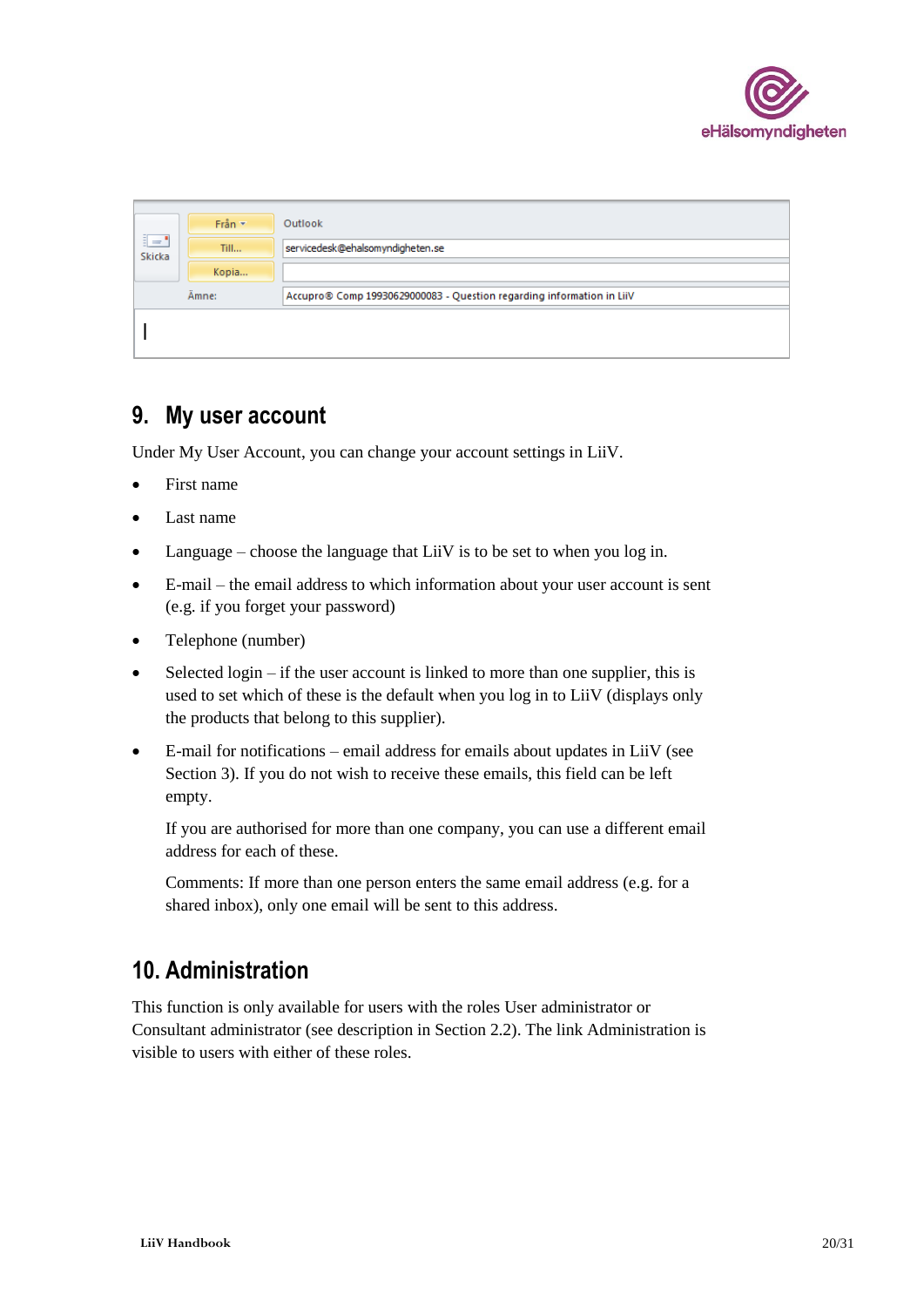

| .iiV<br>Administration<br>Search for medicines<br>My user account                                                                | Orifarm AB<br>Language: English *<br>Log out<br>۰ |
|----------------------------------------------------------------------------------------------------------------------------------|---------------------------------------------------|
| <b>Search for medicines</b>                                                                                                      |                                                   |
| Enter a search term here<br><b>Trade name</b><br>٠<br>View marketed only<br>Exclude withdrawn products<br>View non marketed only |                                                   |
| Search Q<br>Export $\blacktriangledown$                                                                                          |                                                   |

A user account has two parts:

- 1. User information
- 2. Authorisation

Every person has one user account in LiiV. It is then possible to link one or more authorisations to this account. An authorisation corresponds to a VAT number.

| User name: anna.andersson                                     | Last logged in: 2016-10-31 09:05       | Updated: 2016-10-31 08:10<br>Changed by: anna.andersson |
|---------------------------------------------------------------|----------------------------------------|---------------------------------------------------------|
| <b>Status: Active</b>                                         |                                        |                                                         |
| First name: Anna                                              | anna.andersson@xxxxxx.se<br>$E$ -mail: |                                                         |
| Last name: Andersson                                          | Telephone: 08-11111111                 |                                                         |
| English<br>Language:<br>٠                                     |                                        |                                                         |
| Authorisations for Orifarm AB (SE556548762501)                |                                        |                                                         |
| <sup>2</sup> E-mail for notifications:<br>Authorisation role: | * Valid until:                         | : Contact person for questions:                         |
|                                                               | 鱼                                      | $No -+$                                                 |
| User administrator<br>٠                                       |                                        |                                                         |
|                                                               |                                        |                                                         |

#### <span id="page-20-0"></span>**10.1 Creating user accounts**

User accounts can only be created for the company or companies for which you are authorised. If the authorisation is linked to Company A, only accounts for this company can be created.

Please note that a person who is registered in LiiV must be informed of this as they are registered in a register held by the Swedish eHealth Agency (in accordance with the General Data Protection Regulation).

Comments: If you are a user administrator for more than one company, the company for which you can create accounts is determined by the company you have selected in the multiple-choice list (see Section 4.3).

1. Click on Administration.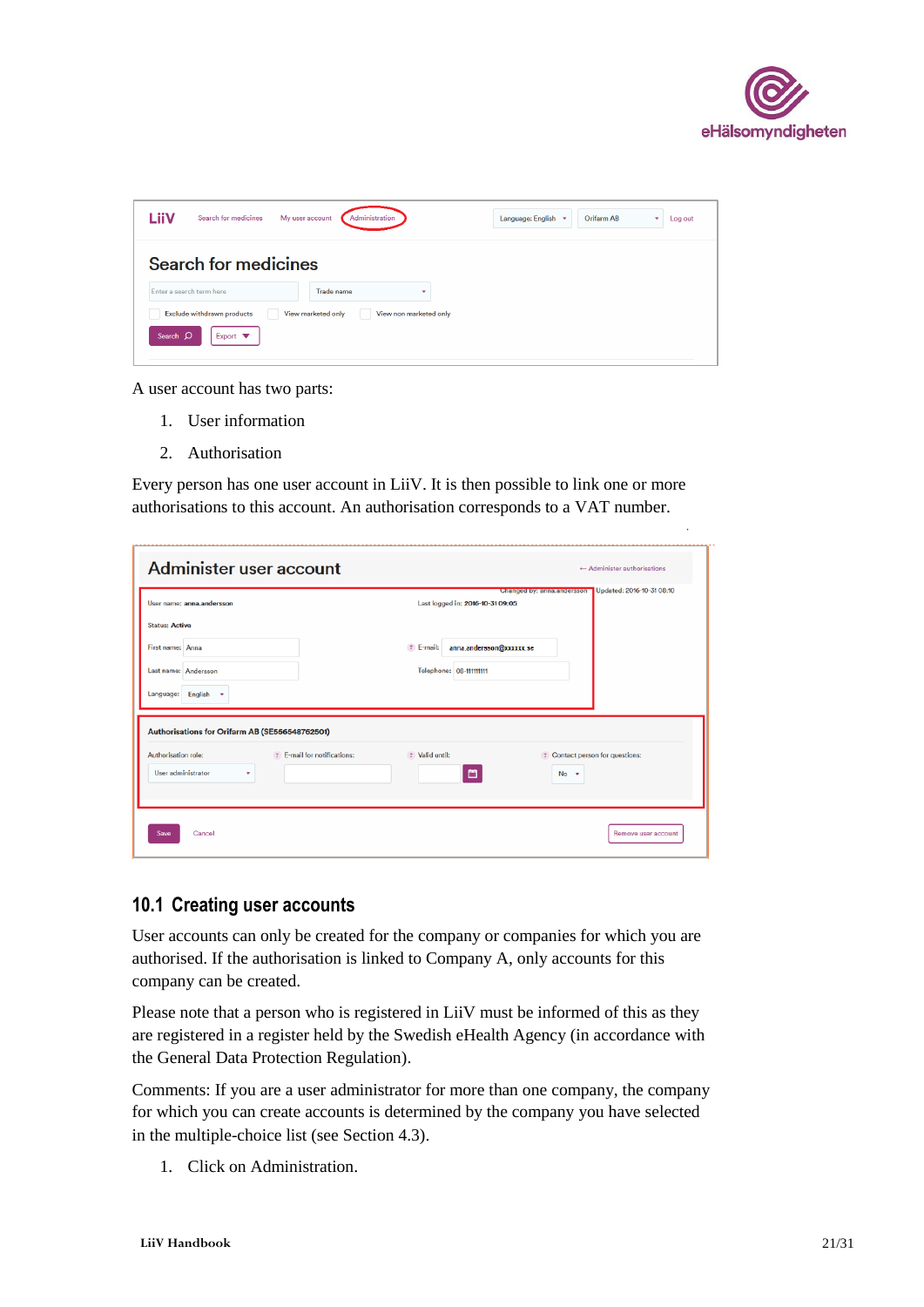

- 2. Select Create new user account.
- 3. Fill in the user information for the person who is to receive an account in LiiV:
- First name
- Last name
- Language select the default language in LiiV for this person.
- E-mail the email address to which information about the user account is to be sent (e.g. when a new account is created or the password is forgotten).
- Telephone (number)
- Authorisation role read only, write access or user administrator (the options consultant administrator and consultant are available to consultant administrators).
- E-mail for notifications email address for emails about updates in LiiV (see Section 3). If you do not want these emails this field can be left empty.

Comments: If more than one person enters the same email address (e.g. for a shared inbox), only one email will be sent to this address.

- Valid until only entered if the authorisation is temporary.
- Contact person for questions state whether this person is to be a contact for the Swedish eHealth Agency in the event of questions about the company's products.
- 4. Click on Save. A user name for the new account is generated automatically and a green box is shown to confirm that an email has been sent to the new user. The user account can now be activated by the person for whom it has been created (see Section 4).

#### <span id="page-21-0"></span>**10.2 Editing user accounts**

- 1. Click on Administration and then on the user account that is to be edited.
- 2. Change the desired value and click on Save.

#### <span id="page-21-1"></span>**10.3 Removing user accounts**

Each company is responsible for ensuring the information in LiiV is up-to-date. It is therefore important that user accounts that are no longer valid are removed.

1. Click on Administration and then on the user account that is to be removed.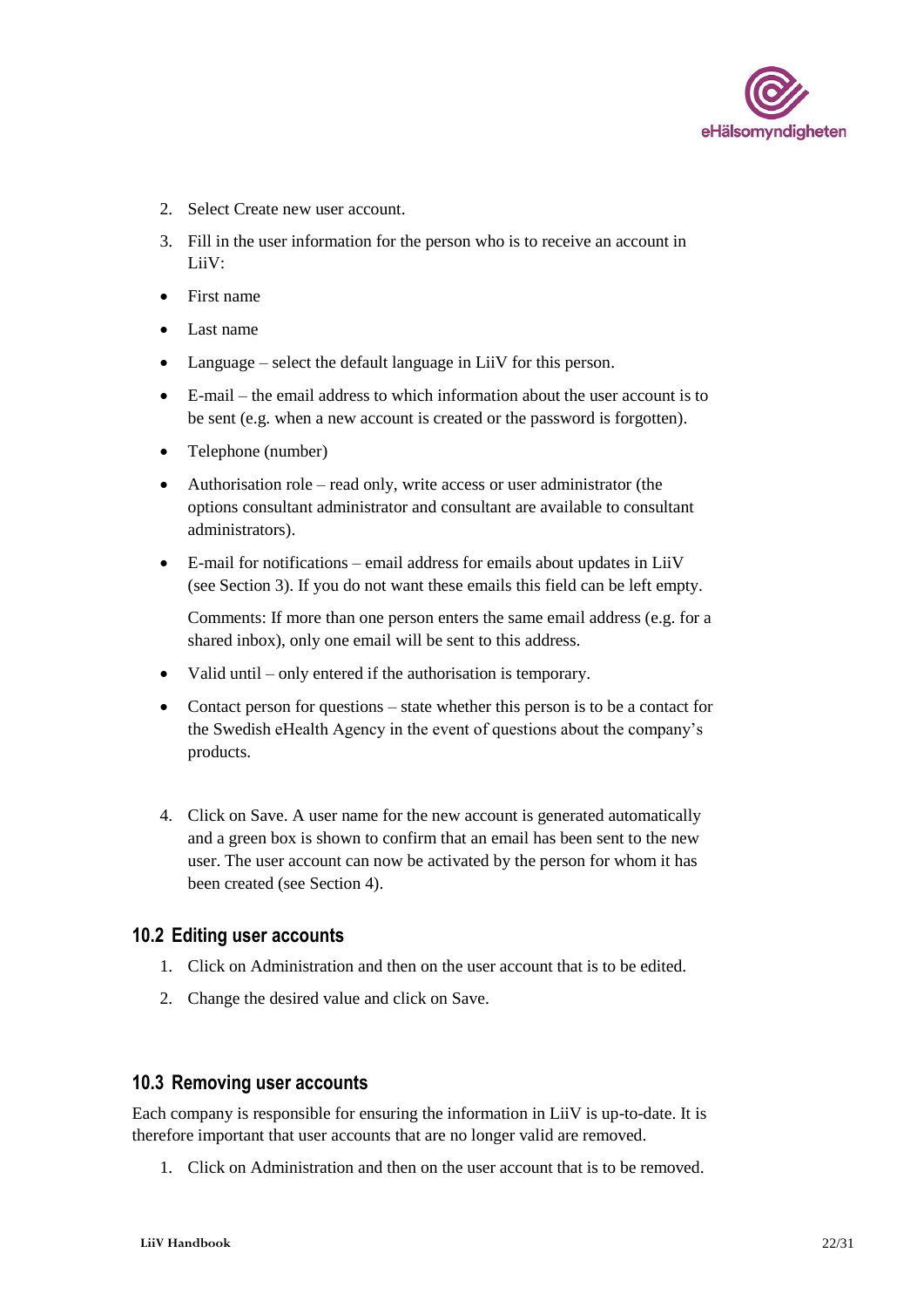

- 2. Click on Remove user account.
- *3.* Answer Yes to the question *"Are you sure you want to delete this user account?"*

If the user account is authorised for more than one company, it cannot be removed and the following error message will be displayed: *Current user account cannot be deleted, as there are several authorisations linked to the account. Contact [the](mailto:%20servicedesk@ehalsomyndigheten.se)  [Swedish eHealth Agency](mailto:%20servicedesk@ehalsomyndigheten.se) for more information.*

User accounts are automatically deleted if they have been inactive for two years, due to the General Data Protection Regulation.

#### <span id="page-22-0"></span>**10.4 Assigning authorisation to consultants**

When a company wants to engage a consultant to manage the company's products in LiiV, this person is assigned authorisation in LiiV.

*Please note that you cannot create a new user account for a consultant. The user account must already have been created by the user administrator at the consultancy.*

- 1. Click on Administration and then on Assign authorisation to consultant.
- 2. Select the consultancy that is to be engaged from the list.
- 3. Select the consultant that is to be engaged.
- 4. Select the consultant's authorisation:
	- Authorisation role read only, write access or user administrator.

E-mail for notifications – email address for emails about updates in LiiV (see Section 3). If you do not wish to receive these emails, this field can be left empty.

Comments: If more than one person enters the same email address (e.g. for a shared inbox), only one email will be sent to this address.

- Valid until only entered if the consultant's authorisation is to be temporary.
- Contact person for questions state whether this consultant is to be a contact for the Swedish eHealth Agency in the event of questions about the company's products.
- 5. Save. Please note that no email is sent when authorisation is assigned to an existing user.

#### <span id="page-22-1"></span>**10.5 Removing consultants' authorisation**

Each company is responsible for ensuring the information in LiiV is up-to-date. It is therefore important that authorisations that are no longer valid are removed.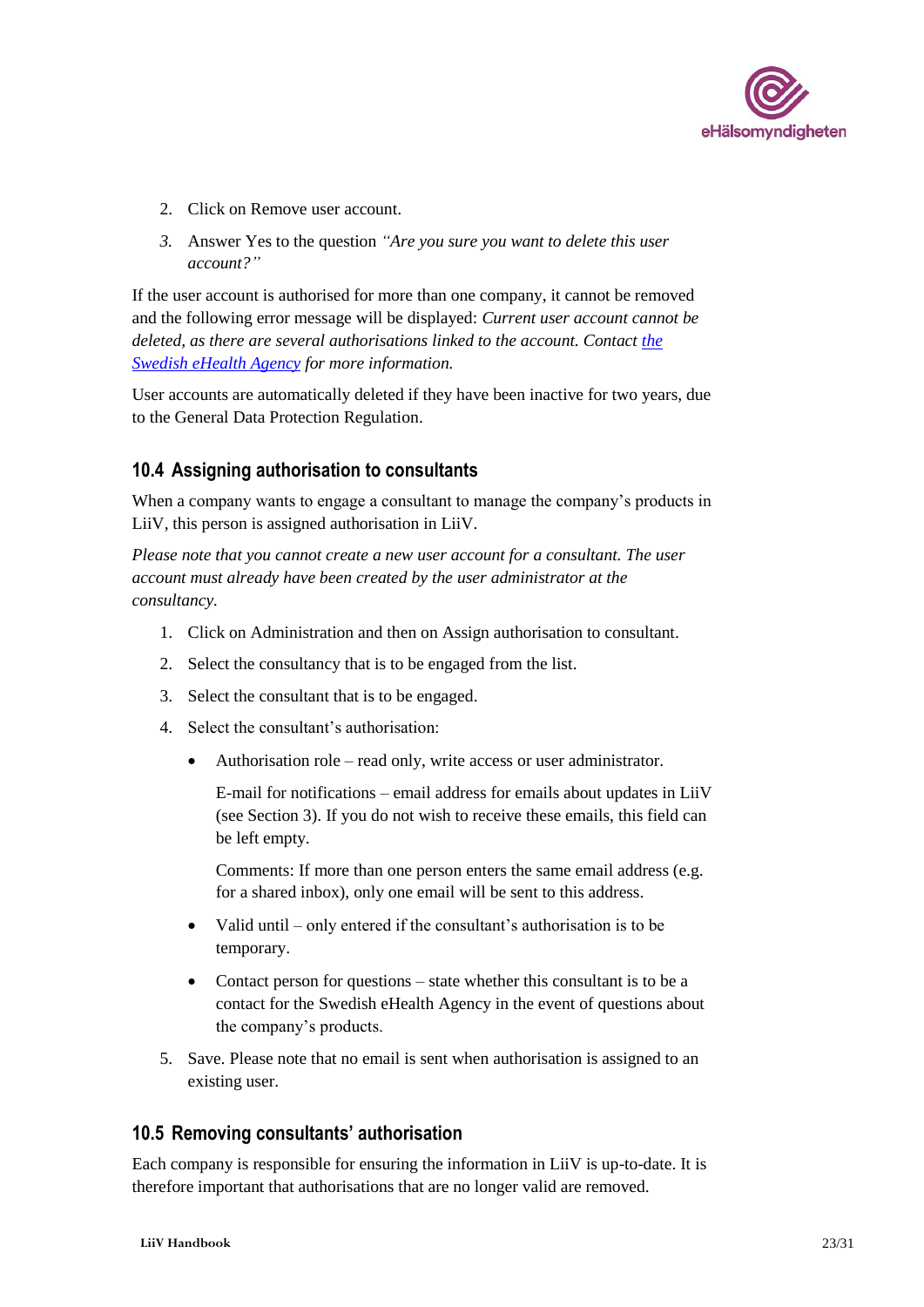

- 1. Click on Administration and then on the user account that is to be removed.
- 2. Click on Remove authorisation role.
- 3. Answer Yes to the question *"Are you sure you want to remove the authorisation role for this user?"*

## <span id="page-23-0"></span>**11. Who do I contact for queries regarding LiiV?**

#### <span id="page-23-1"></span>**11.1 Questions about content**

Appendix 1 indicates who is responsible for which field in LiiV. Contact the relevant organisation responsible, based on what the question pertains to. Please use the Send message function (see Section 8).

General questions about LiiV are sent to [servicedesk@ehalsomyndigheten.se.](mailto:servicedesk@ehalsomyndigheten.se) Alternatively, please contact our customer service team by phone on +46 771– 76 62 00.

#### <span id="page-23-2"></span>**11.2 Questions about user accounts**

Questions about user accounts are initially to be dealt with by the supplier's user administrator. If the question cannot be answered, contact the Swedish eHealth Agency at [servicedesk@ehalsomyndigheten.se.](mailto:servicedesk@ehalsomyndigheten.se) Alternatively, please contact our customer service team by phone on 46 771–76 62 00.

#### <span id="page-23-3"></span>**11.3 Technical questions**

In the event of faults with the system or technical questions, contact the Swedish eHealth Agency by sending an email to **servicedesk@ehalsomyndigheten.se**. Alternatively, please contact our customer service team by phone on +46 771– 76 62 00.

Appendix 1 – Information owners in LiiV

<span id="page-23-4"></span>Appendix 2 – Examples of emails concerning updates

## **12. Document history**

| <b>Version</b> Date |            | <b>Update</b> |
|---------------------|------------|---------------|
|                     | 2016-10-31 | First version |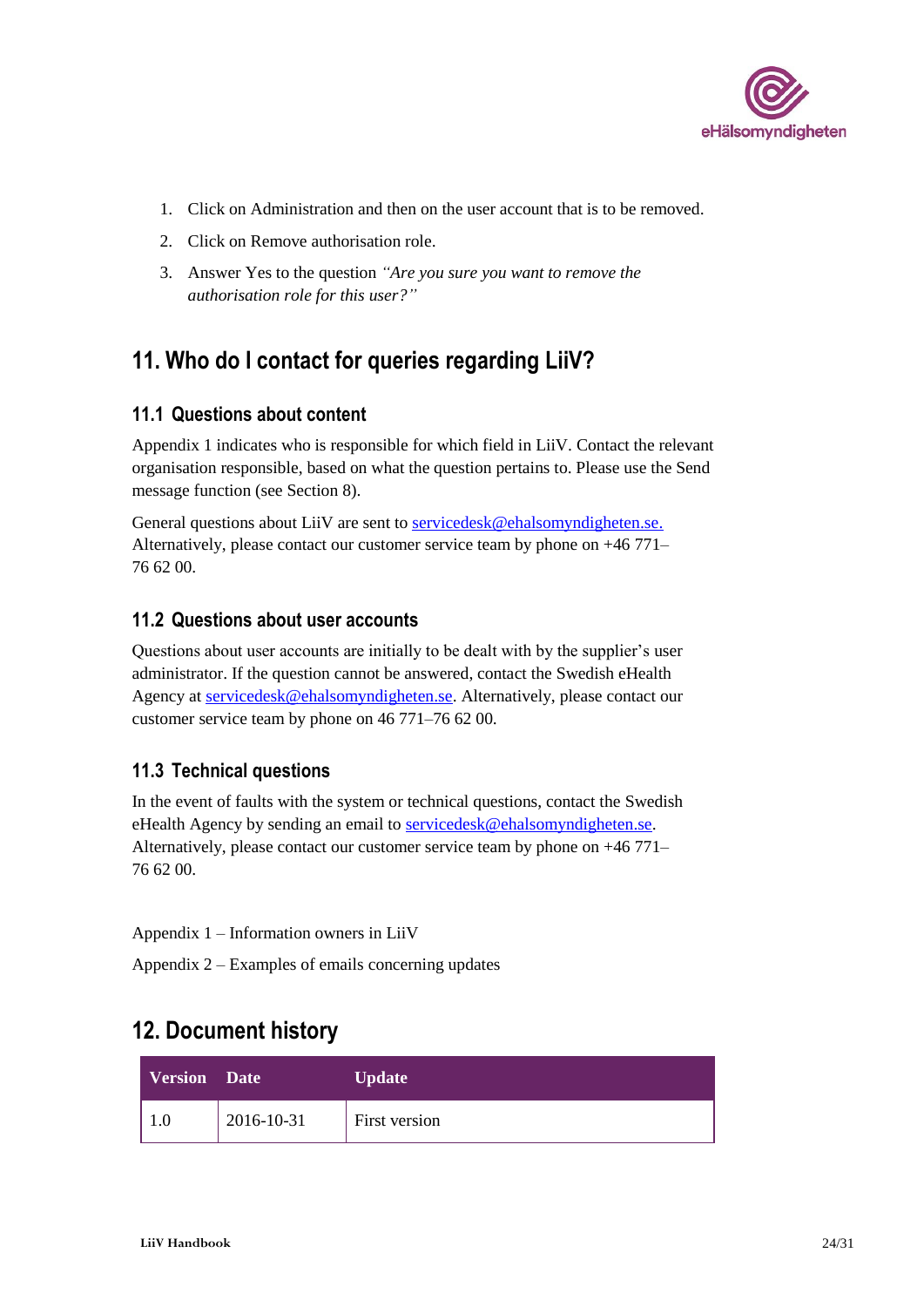![](_page_24_Picture_0.jpeg)

| 1.1  | 2017-01-05 | More information about medicinal products with<br>special persmission (section 1).                                    |
|------|------------|-----------------------------------------------------------------------------------------------------------------------|
|      |            | Users which needs access to several companies<br>(section 2.3.3).                                                     |
|      |            | Information about mandatory fields (section 7.1).                                                                     |
|      |            | More information about On the market (section<br>$7.1.4$ ).                                                           |
|      |            | Incorrect links are now updated.                                                                                      |
| 2.0  | 2017-10-31 | Added information about automatic removal of<br>user accounts (section 10.3).                                         |
|      |            | More information about barcodes and item<br>numbers (section 7.1.6 and 7.1.7)                                         |
| 2.1  | 2017-11-17 | Added information about safety features<br>(Appendix 1)                                                               |
| 2.2  | 2018-05-24 | Updated from PUL to the General Data Protection<br>Regulation                                                         |
| 2.3  | 2018-12-14 | Added temporary warnings about editing (section<br>6,7 and 10)                                                        |
| 2.4  | 2019-04-08 | Removed temporary warnings since the error is<br>corrected                                                            |
| 2.5  | 2019-10-08 | Added reference guide for defining "on the<br>market". Updated barcode to product code.                               |
| 2.6  | 2020-04-02 | Added information about Biological medicinal<br>product (Appendix 1)                                                  |
| 2.7  | 2020-10-05 | Added Reminder to fill in strength numeric<br>(section $6.3$ and $7.1.6$ )                                            |
| 2.8  | 2020-10-20 | Updated a yes to a no in 7.1.4                                                                                        |
| 2.9  | 2022-04-21 | Updated section 3, 4, 6.1, 6.3, 7.1.5, 7.1.8, 7.1.9,<br>7.1.10. Updated Appendix 1. Updated pictures in<br>section 5. |
| 2.10 | 2022-06-03 | Updated pictures in section 5.                                                                                        |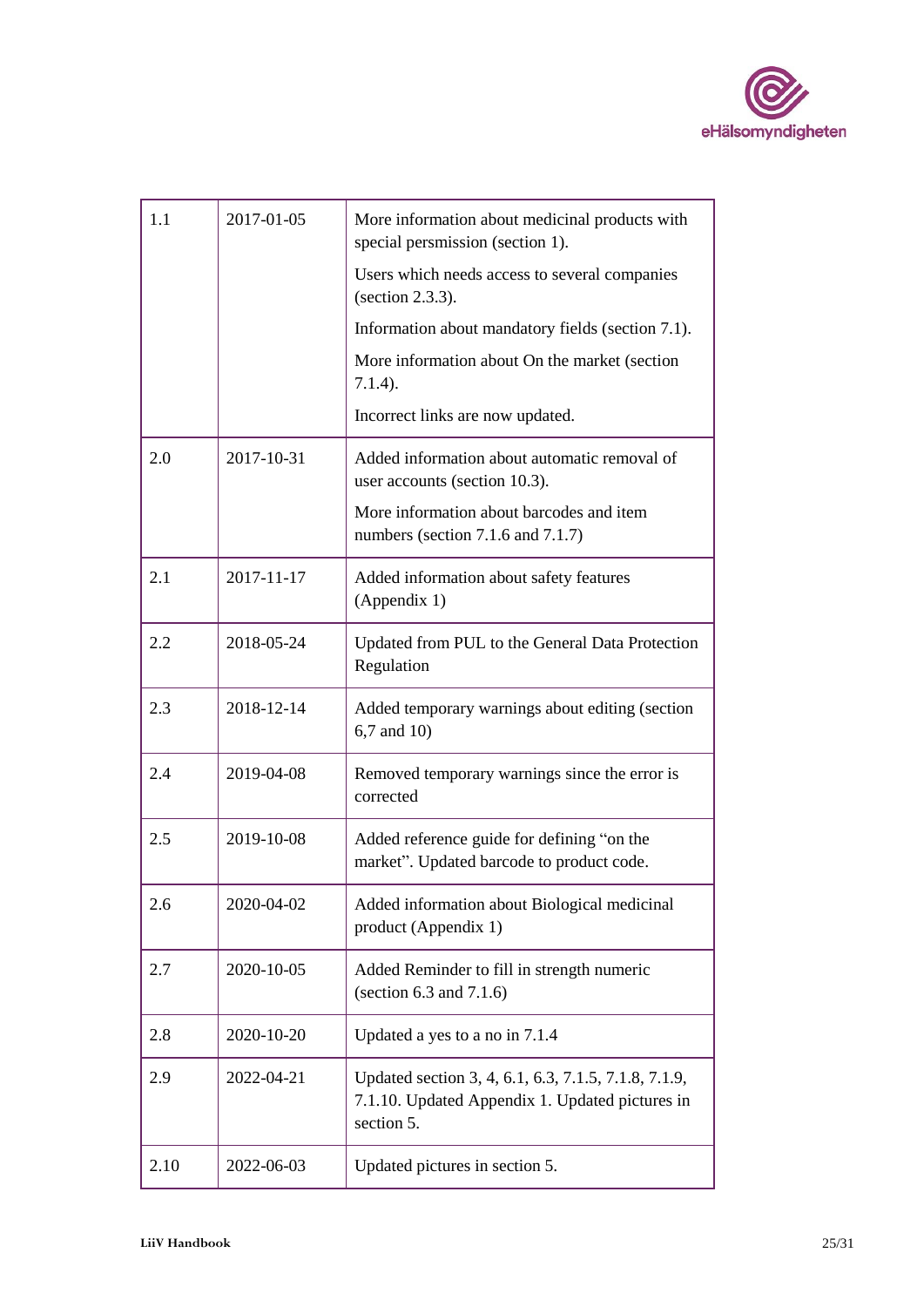![](_page_25_Picture_0.jpeg)

# <span id="page-25-0"></span>**Appendix 1 – Information owners in LiiV**

MPA = Medical Products Agency

TLV = Dental and Pharmaceutical Benefits Agency

| <b>Attribute (on</b><br>product) | <b>Description</b>                                                                                                                                                              | <b>Information</b><br>owner      |
|----------------------------------|---------------------------------------------------------------------------------------------------------------------------------------------------------------------------------|----------------------------------|
| Additional monitoring            | Indicates whether the medicinal product<br>is subject to additional monitoring.                                                                                                 | <b>MPA</b>                       |
| Approval date                    | Date the product first received marketing<br>authorisation.                                                                                                                     | <b>MPA</b>                       |
| Approval number                  | (Swedish) authorisation number that is<br>entered by the MPA in conjunction with<br>authorisation. Will be replaced by a new<br>Swedish approval number with correct<br>format. | <b>MPA</b>                       |
| ATC code                         | International classification system for<br>medicinal products. Medicinal products<br>are divided up based on anatomical,<br>therapeutic and chemical affiliation.               | <b>MPA</b>                       |
| Authorisation<br>procedure       | The authorisation procedure through<br>which the product was most recently<br>authorised.                                                                                       | <b>MPA</b>                       |
| Biological medicinal<br>product  | Indicates whether the medicinal product<br>is biological.                                                                                                                       | <b>MPA</b>                       |
| <b>Contains lactose</b>          | Calculated on the basis of the product's<br>composition. Is set to yes if the product<br>contains lactose monohydrate or<br>anhydrous lactose.                                  | The Swedish<br>eHealth<br>Agency |
| <b>Contains latex</b>            | Calculated by the system on the basis of<br>the marketed and previously marketed<br>packages' latex content.                                                                    | The Swedish<br>eHealth<br>Agency |
| Controlled medicinal<br>product  | Indicates whether a medicinal product is<br>classified as a controlled medicinal<br>product.                                                                                    | <b>MPA</b>                       |
| Dispensing restriction           | Indicates if the product may only be<br>dispensed from pharmacies if it has been<br>prescribed by a doctor with a certain<br>specialist qualification.                          | <b>MPA</b>                       |
| Dosage form                      | Form in which the medicinal product<br>appears.                                                                                                                                 | <b>MPA</b>                       |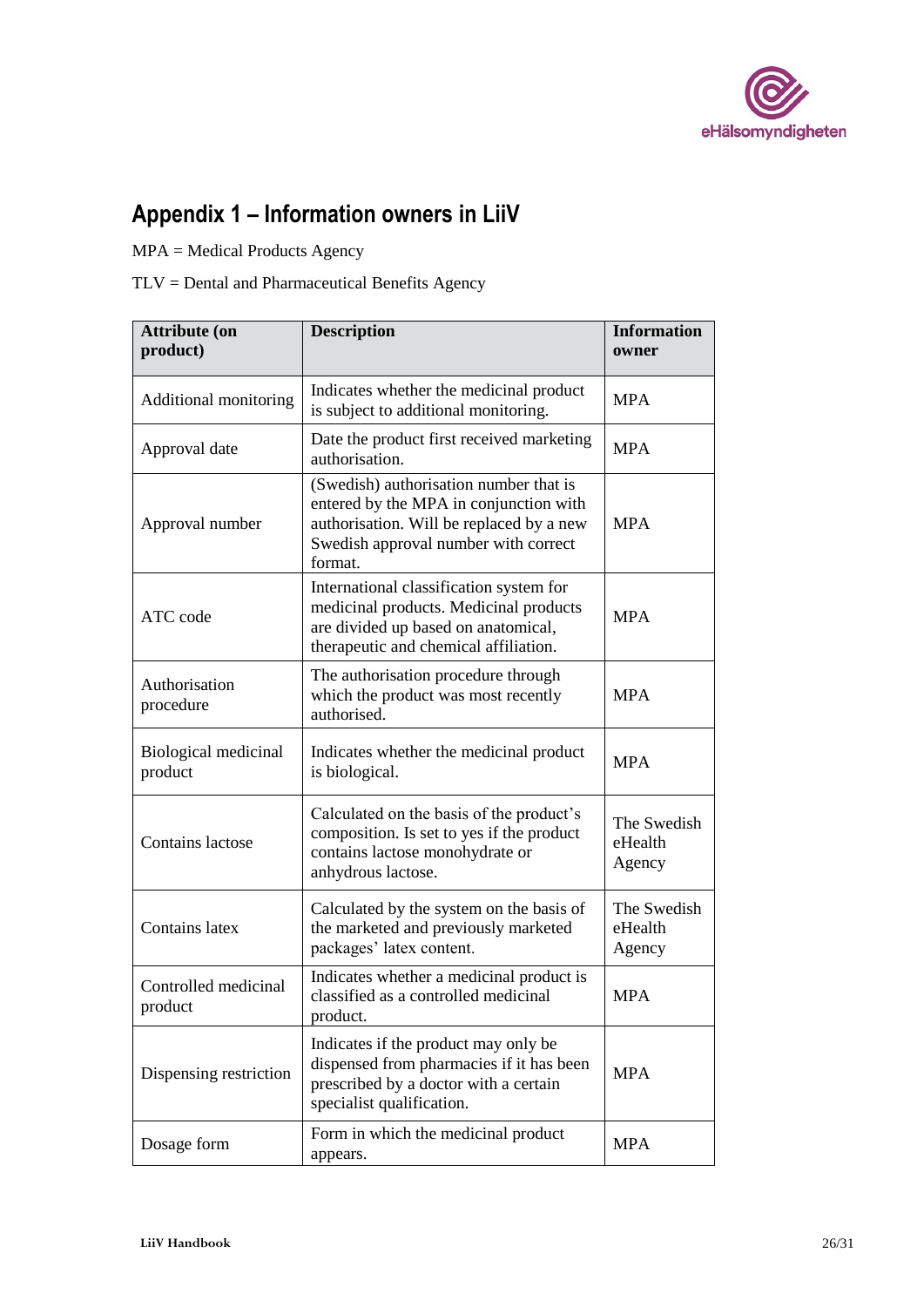![](_page_26_Picture_0.jpeg)

| Dose disp. shelf life             | Indicates the product's shelf life after the<br>packaging has been opened in months.                                                                         | <b>MPA</b>                       |
|-----------------------------------|--------------------------------------------------------------------------------------------------------------------------------------------------------------|----------------------------------|
| Dose dispensing                   | A permit that allows the package to be<br>opened for dose dispensing.                                                                                        | <b>MPA</b>                       |
| Import deviation                  | Indicates the way in which a parallel<br>imported medicinal product differs from<br>the reference product.                                                   | <b>MPA</b>                       |
| Interchangeability                | Only entered if the product is<br>interchangeable. Contains information<br>about strength, substance and<br>pharmaceutical form of the interchange<br>group. | <b>MPA</b>                       |
| Marketing<br>authorisation number | Authorisation number for products<br>authorised through the centralised<br>procedure.                                                                        | <b>MPA</b>                       |
| Narcotic class                    | Indicates the class of narcotics to which<br>the product belongs.                                                                                            | <b>MPA</b>                       |
| National licence                  | Indicates whether the extemporaneous<br>preparation has been granted a national<br>license.                                                                  | <b>MPA</b>                       |
| NPL id                            | Unique medicinal product identifier.                                                                                                                         | <b>MPA</b>                       |
| On the market                     | Is set by the system automatically. Is set<br>to yes if at least one package is marketed.                                                                    | The Swedish<br>eHealth<br>Agency |
| Organisations                     | The company or companies what are<br>registered to the product (e.g. as MAH<br>and Local Agent).                                                             | <b>MPA</b>                       |
| Original NPL id                   | All parallel imported products have an<br>original NPL id that is the NPL id of the<br>Swedish reference product.                                            | <b>MPA</b>                       |
| Parallel import<br>country        | Indicates the country from which the<br>product is parallel imported.                                                                                        | <b>MPA</b>                       |
| Pharmaceutical<br>product         | A medicinal product may consist of one<br>or more pharmaceutical product, i.e.<br>parts. Describes the composition.                                          | <b>MPA</b>                       |
| Prescription drug                 | Indicates whether or not the product is<br>available on prescription only or if some<br>packages can be supplied without a<br>prescription.                  | <b>MPA</b>                       |
| Previous trade name               | The product's previous trade name.                                                                                                                           | <b>MPA</b>                       |
| Product type                      | Type of medicinal product, e.g.<br>medicinal product with a special<br>permission.                                                                           | <b>MPA</b>                       |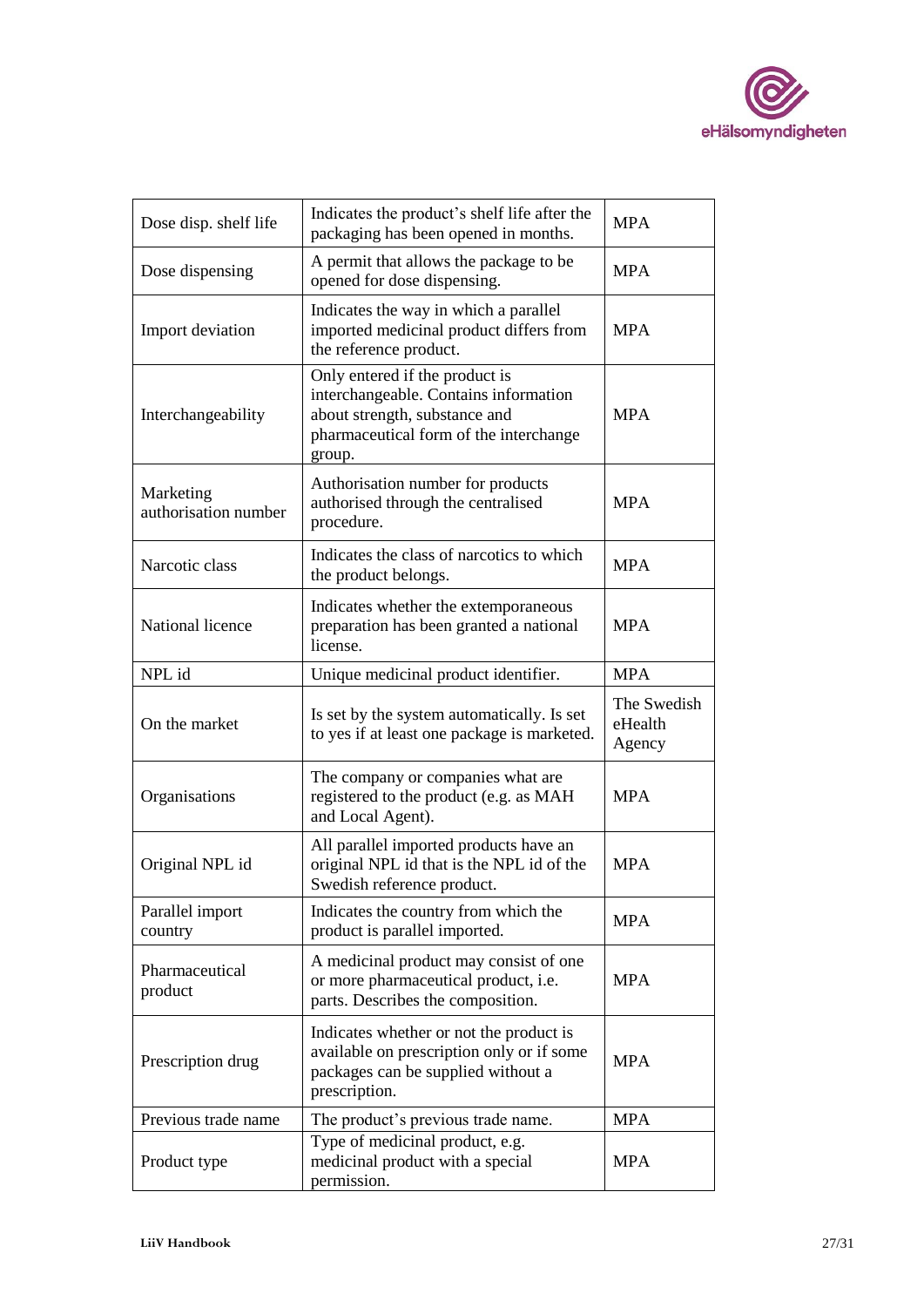![](_page_27_Picture_0.jpeg)

| Repeat prescription           | Indicates whether repeat prescriptions of<br>this product may be prescribed $(=is$<br>iterated).                                                              | <b>MPA</b>                  |
|-------------------------------|---------------------------------------------------------------------------------------------------------------------------------------------------------------|-----------------------------|
| Sales stopped                 | Indicates whether the product's<br>marketing authorisation has been<br>temporarily withdrawn.                                                                 | <b>MPA</b>                  |
| Strength                      | Free-text field that indicates the<br>product's strength and unit.                                                                                            | <b>MPA</b>                  |
| Strength numeric with<br>unit | Numerical field that indicates the<br>product's strength.                                                                                                     | Supplier                    |
| Swedish approval<br>number    | Swedish approval number with correct<br>format that is entered by the MPA in<br>conjunction with authorisation. Will<br>replace the previous Approval number. | <b>MPA</b>                  |
| Trade name                    | The product's current trade name.                                                                                                                             | <b>MPA</b>                  |
| Withdrawal date               | Indicates the date the product's<br>authorisation will expire/has expired.                                                                                    | <b>MPA</b>                  |
| <b>Field (package)</b>        | <b>Description</b>                                                                                                                                            | <b>Information</b><br>owner |
| AIP                           | Pharmacies' purchase price.                                                                                                                                   | <b>TLV</b>                  |
|                               |                                                                                                                                                               |                             |
| AIP per unit                  | Pharmacies' purchase price per unit (e.g.<br>tablet).                                                                                                         | <b>TLV</b>                  |
| <b>AUP</b>                    | Pharmacies' sales price.                                                                                                                                      | <b>TLV</b>                  |
| AUP per unit                  | Pharmacies' sales price per unit (e.g.<br>tablet).                                                                                                            | <b>TLV</b>                  |
| Product code                  | The package's current product code.                                                                                                                           | Supplier                    |
| Container                     | Describes the container the medicinal<br>product is in.                                                                                                       | Supplier                    |
| <b>Contains latex</b>         | Indicates whether there is latex in the<br>package.                                                                                                           | Supplier                    |
| For dose dispensing<br>only   | Indicates if the package may only be<br>used for dose dispensing.                                                                                             | Supplier                    |
| For hospital use only         | Indicates if the package may only be<br>used in hospitals (and not sold to private<br>customers).                                                             | Supplier                    |
| Item number                   | The package's current item number.                                                                                                                            | Supplier                    |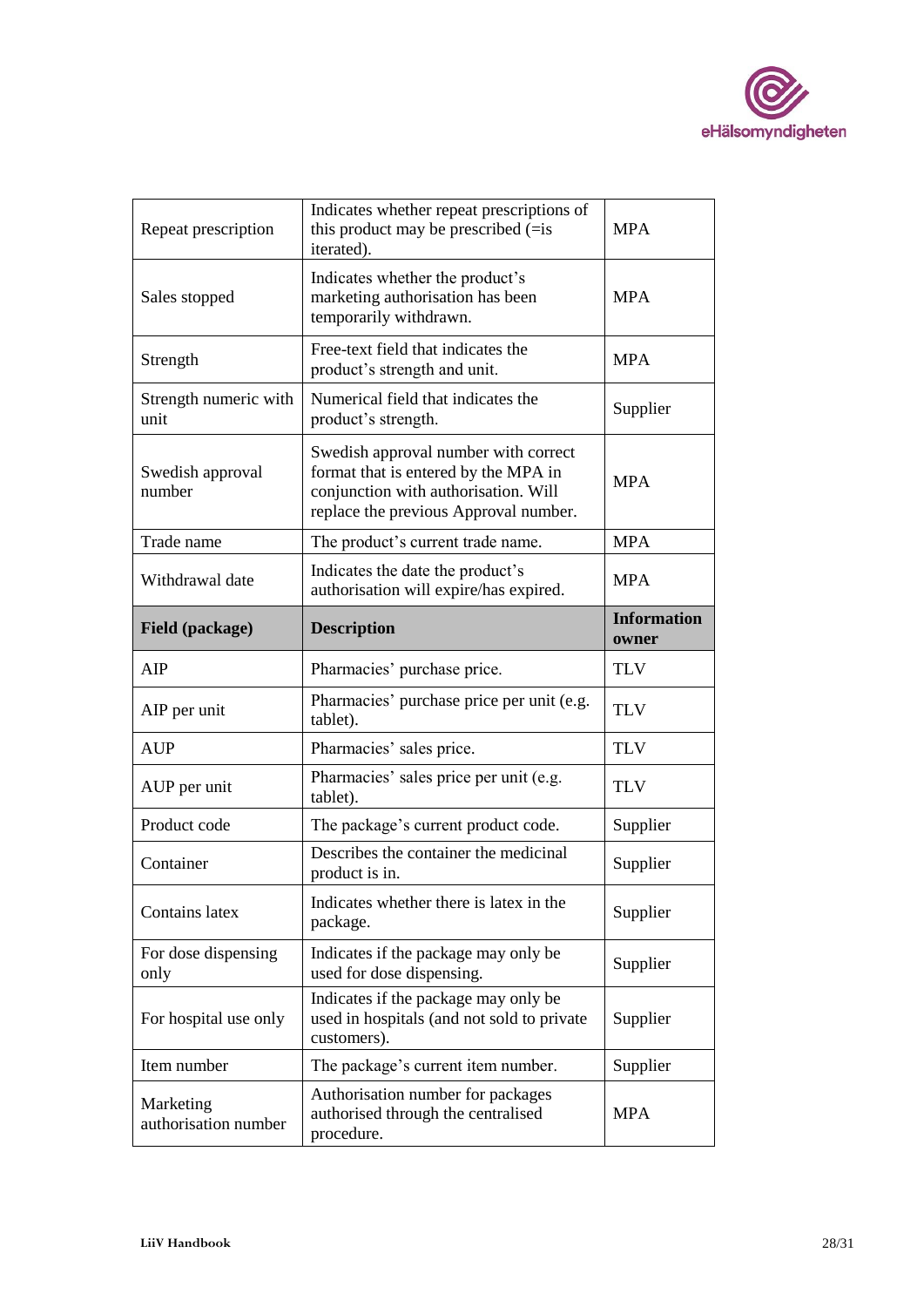![](_page_28_Picture_0.jpeg)

| Mult 1                          | In cases where the package consists of<br>more than one unit, these can be<br>specified using multiples. E.g. a product<br>for injection contains 60 ampoules<br>packaged as 6 units, with 10 ampoules in<br>each unit. Each ampoule contains 5 ml.<br>In this case, 'multiple 1' is specified as<br>10 and 'multiple 2' as 6, 'quantity,<br>numerical' is 5 and 'quantity, numerical<br>unit' is millilitres. | Supplier                         |
|---------------------------------|----------------------------------------------------------------------------------------------------------------------------------------------------------------------------------------------------------------------------------------------------------------------------------------------------------------------------------------------------------------------------------------------------------------|----------------------------------|
| Mult 2                          | See Mult 1.                                                                                                                                                                                                                                                                                                                                                                                                    | Supplier                         |
| NPL pack id                     | Unique medicinal product article<br>identifier.                                                                                                                                                                                                                                                                                                                                                                | <b>MPA</b>                       |
| On the market                   | Indicates whether the package is<br>marketed in Sweden. Is set to no by the<br>system when the package is deregistered.                                                                                                                                                                                                                                                                                        | Supplier                         |
| On the market date              | Indicates the date when on the market is<br>to be set to yes.                                                                                                                                                                                                                                                                                                                                                  | Supplier                         |
| Pack size group                 | Indicates which package size group the<br>package is included in.                                                                                                                                                                                                                                                                                                                                              | <b>TLV</b>                       |
| Package content                 | Describes the contents of one package.                                                                                                                                                                                                                                                                                                                                                                         | <b>MPA</b>                       |
| Period end                      | End date for product of the month<br>information.                                                                                                                                                                                                                                                                                                                                                              | <b>TLV</b>                       |
| Period start                    | Start date for product of the month<br>information.                                                                                                                                                                                                                                                                                                                                                            | <b>TLV</b>                       |
| Prescription status             | Indicates whether or not the package is<br>prescription only.                                                                                                                                                                                                                                                                                                                                                  | <b>MPA</b>                       |
| Prescriptive authority          | Indicates which professional categories<br>can prescribe the package.                                                                                                                                                                                                                                                                                                                                          | <b>MPA</b>                       |
| Previous product code           | The package's previous product code. Is<br>set by the system when the product code<br>is changed in LiiV.                                                                                                                                                                                                                                                                                                      | The Swedish<br>eHealth<br>Agency |
| Previous item number            | The package's previous item number. Is<br>set by the system when the item number<br>is changed in LiiV.                                                                                                                                                                                                                                                                                                        | The Swedish<br>eHealth<br>Agency |
| (Product of the<br>month) Rank  | Indicates whether the article is the<br>product of the month, first reserve or<br>second reserve.                                                                                                                                                                                                                                                                                                              | <b>TLV</b>                       |
| Quantity and unit               | Indicates how many<br>tablets/capsules/ampoules/etc. are in the<br>package.                                                                                                                                                                                                                                                                                                                                    | Supplier                         |
| Restriction of<br>reimbursement | Any limitation of the pharmaceutical<br>benefit.                                                                                                                                                                                                                                                                                                                                                               | <b>TLV</b>                       |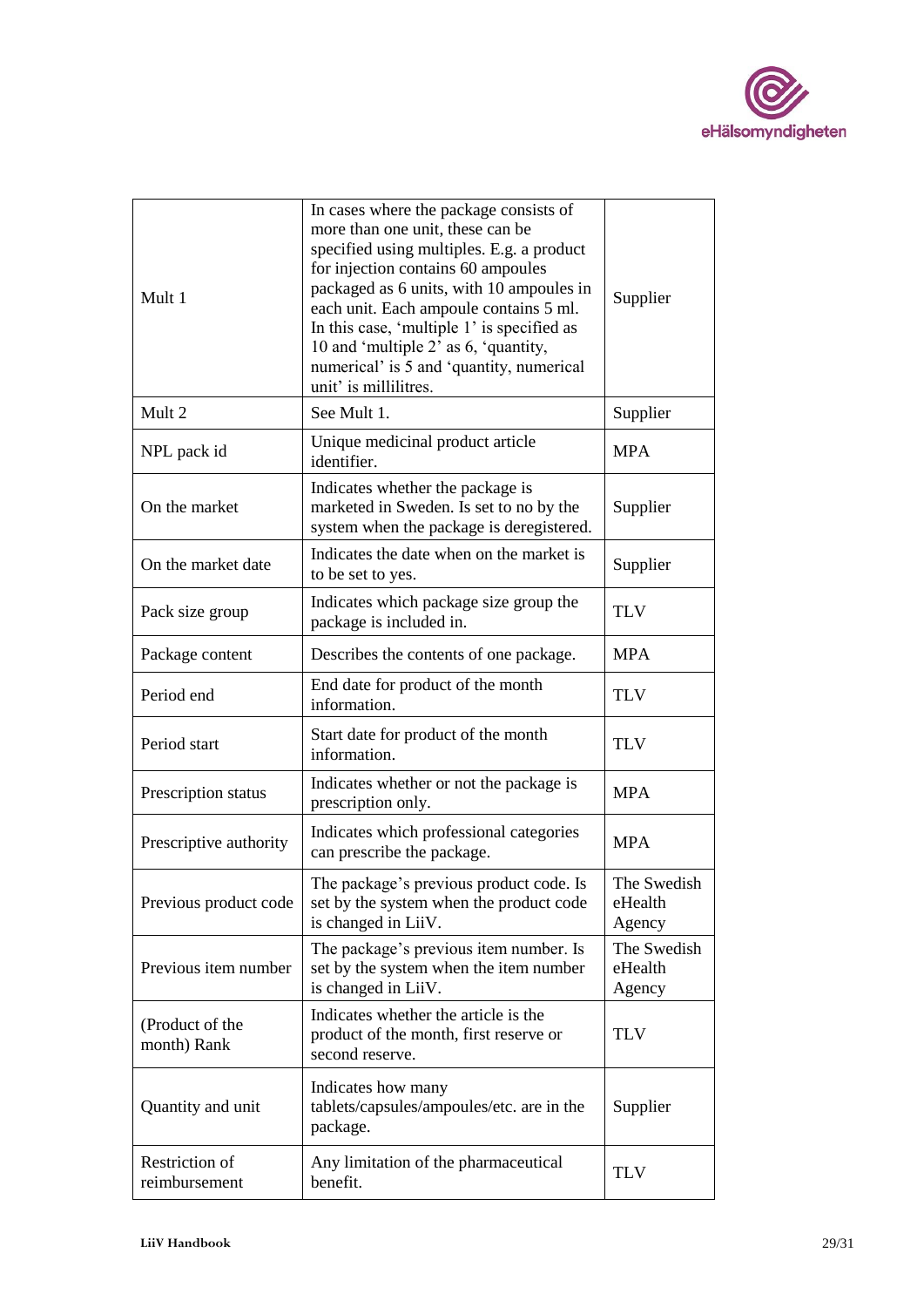![](_page_29_Picture_0.jpeg)

| Sales information  | Lists information about sales of the<br>package, e.g. unrestricted sale in retail<br>trade.                                                                                                   | <b>MPA</b>                       |
|--------------------|-----------------------------------------------------------------------------------------------------------------------------------------------------------------------------------------------|----------------------------------|
| Sales stopped      | Indicates whether the package's<br>marketing authorisation has been<br>temporarily withdrawn. Is set by the<br>system when the product's marketing<br>authorisation is temporarily withdrawn. | The Swedish<br>eHealth<br>Agency |
| Safety features    | Inidicates weaker or not the package is<br>subject to the regulations for safety<br>features.                                                                                                 | <b>MPA</b>                       |
| Shelf life         | Indicates the package's shelf life.                                                                                                                                                           | <b>MPA</b>                       |
| Start date (price) | Start date for the price information.                                                                                                                                                         | <b>TLV</b>                       |
| Temperature        | Information about the temperature at<br>which the package is to be stored.                                                                                                                    | <b>MPA</b>                       |
| Withdrawal date    | Indicates the date the package's<br>authorisation will expire/has expired.                                                                                                                    | <b>MPA</b>                       |